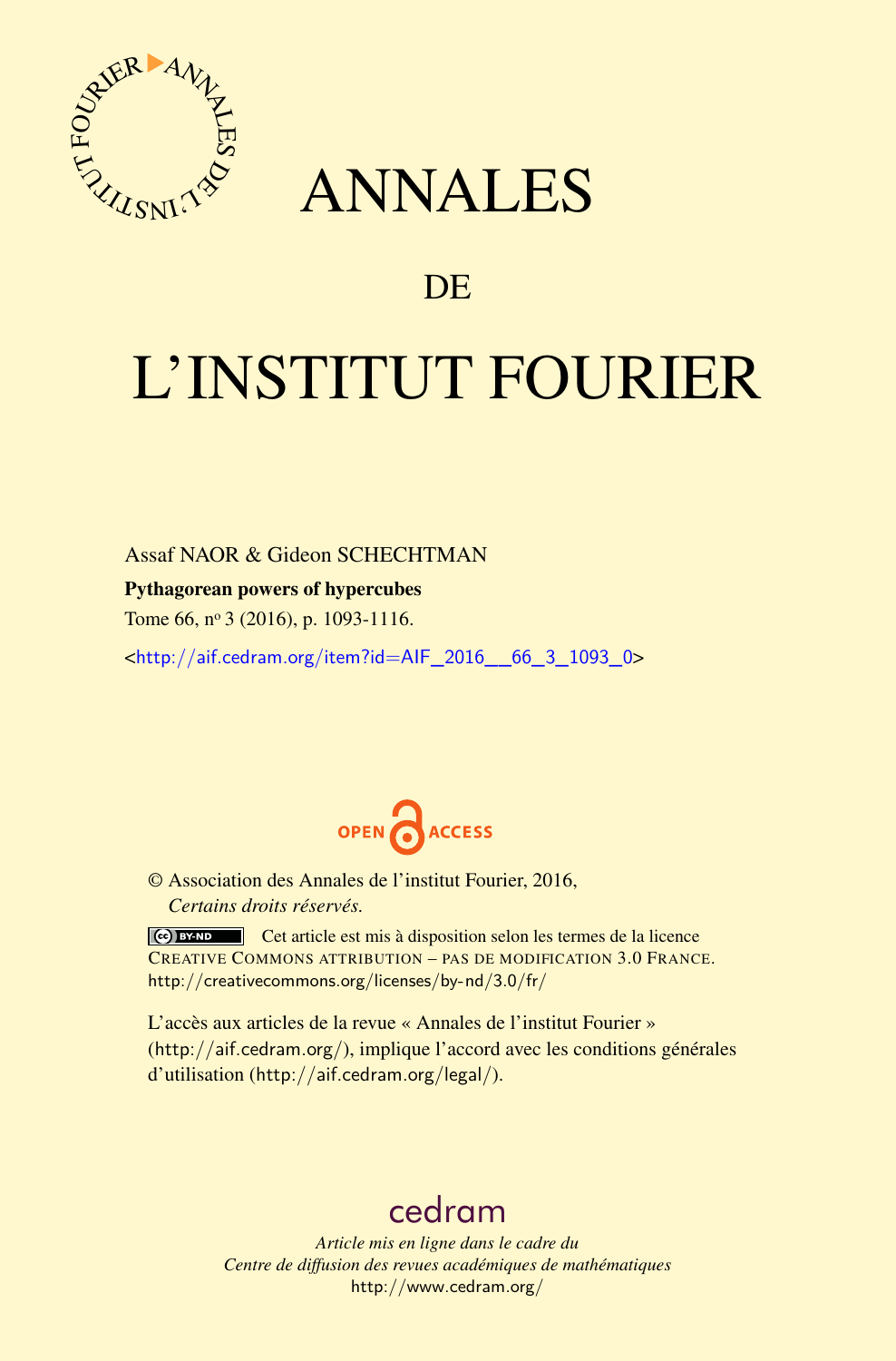#### PYTHAGOREAN POWERS OF HYPERCUBES

#### **by Assaf NAOR & Gideon SCHECHTMAN (\*)**

ABSTRACT. — It is shown here that for every  $n \in \mathbb{N}$ , any embedding into *L*<sup>1</sup> of the *n*-fold Pythagorean power of the *n*-dimensional Hamming cube incurs  $L_1$  of the *n*-lold r ythagotean power of the *n*-dimensional riamming clube incursed distortion that is at least a constant multiple of  $\sqrt{n}$ . This is achieved through the introduction of a new bi-Lipschitz invariant of metric spaces that is inspired by a linear inequality of Kwapień and Schütt (1989). The new metric invariant is evaluated here for *L*1, implying the above nonembeddability statement. Links to the Ribe program are discussed, as well as related open problems.

RÉSUMÉ. — On montre que pour tout  $n \in \mathbb{N}$ , tout plongement dans  $L_1$  de la puissance pythagoricienne *n*-ième du cube de Hamming de dimension *n* admet a pussance pythagonicienne *n*-ieme du cube de Hamming de dimension *n* admet une distortion qui est au moins un multiple de  $\sqrt{n}$  par une constante. Pour cela on introduit un nouvel invariant bi-Lipschitz des espaces métriques, inspiré par une inégalité linéaire de Kwapień et Schütt (1989). C'est en évaluant ce nouvel invariant sur *L*<sup>1</sup> que l'on obtient l'énoncé ci-dessus. On explique le rapport avec le programme de Ribe, et on discute des questions ouvertes.

#### **1. Introduction**

For a metric space  $(X, d_X)$  and  $n \in \mathbb{N}$ , the *n*-fold Pythagorean power of  $(X, d_X)$ , denoted  $\ell_2^n(X)$ , is the space  $X^n$ , equipped with the metric given by setting for every  $(x_1, \ldots, x_n), (y_1, \ldots, y_n) \in X$ ,

<span id="page-1-0"></span>(1.1) 
$$
d_{\ell_2^n(X)}((x_1,\ldots,x_n),(y_1,\ldots,y_n))
$$
  

$$
\stackrel{\text{def}}{=} \sqrt{d_X(x_1,y_1)^2+\ldots+d_X(x_n,y_n)^2}.
$$

For  $p \in [1, \infty]$ , one analogously defines the  $\ell_p$  powers of  $(X, d_X)$  by replacing in the right hand side of [\(1.1\)](#page-1-0) the squares by *p*'th powers and the square root by the *p*'th root (with the obvious modification for  $p = \infty$ ).

Math. classification: 46B85, 30L05.

Keywords: metric embeddings, Ribe program.

<sup>(\*)</sup> A. N. was supported by the NSF, the BSF, the Packard Foundation and the Simons Foundation. G. S. was supported by the ISF and the BSF.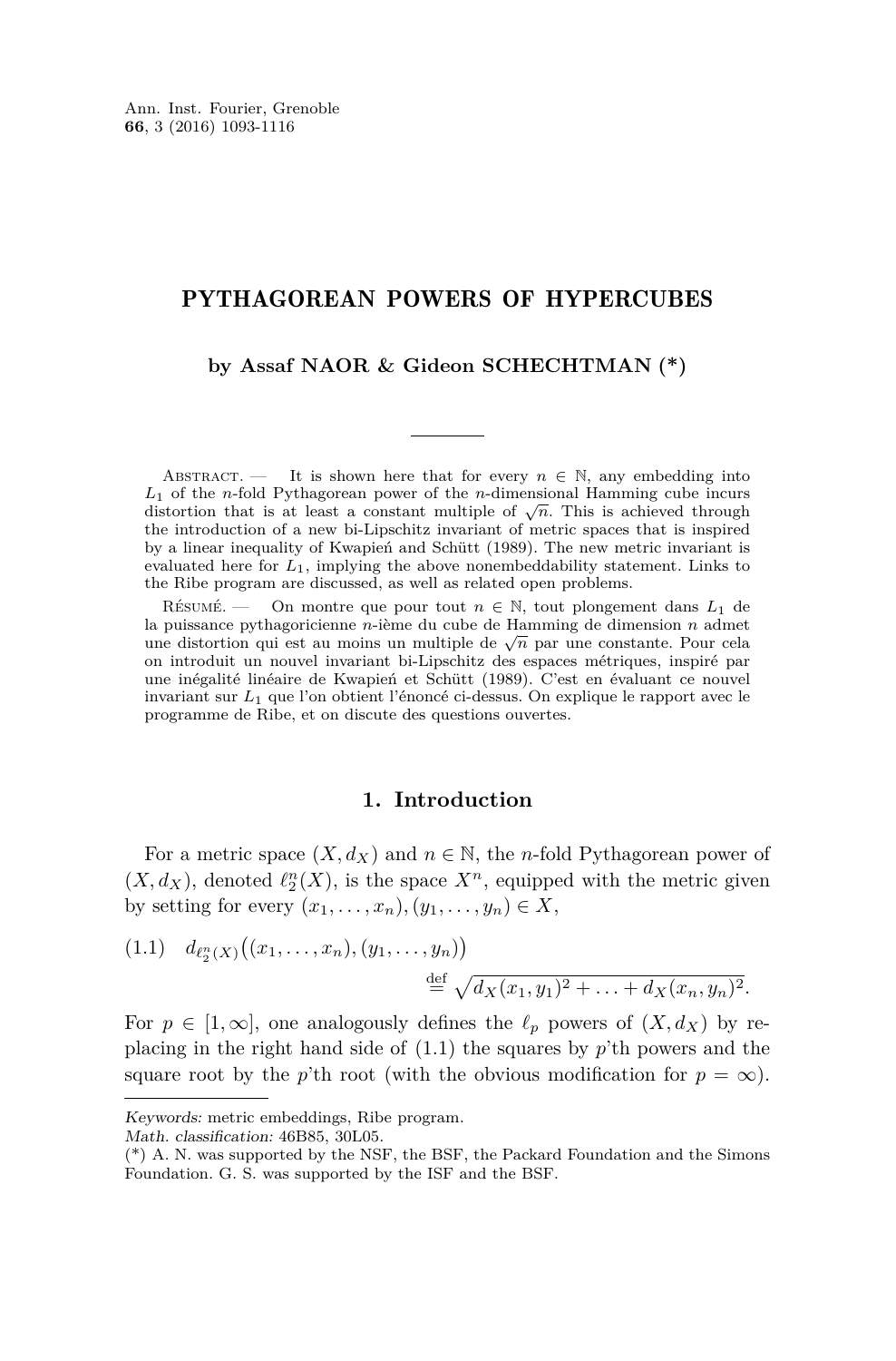When  $(X, \|\cdot\|_X)$  is a Banach space and  $p \in [1, \infty]$ , one also commonly considers the Banach space  $\ell_p(X)$  consisting of all the infinite sequences  $x = (x_1, x_2, \ldots) \in X^{\aleph_0}$  such that  $||x||_{\ell_p(X)}^p = \sum_{j=1}^{\infty} ||x_j||_X^p < \infty$ . One could give a similar definition of infinite  $\ell_p$  powers for pointed metric spaces, but in the present article it will suffice to only consider *n*-fold powers of metric spaces for finite  $n \in \mathbb{N}$ .

Throughout the ensuing discussion we shall use standard notation and terminology from Banach space theory, as in [\[17\]](#page-23-0). In particular, for  $p \in$ [1,  $\infty$ ] and  $n \in \mathbb{N}$ , we use the notations  $\ell_p = \ell_p(\mathbb{R})$  and  $\ell_p^n = \ell_p^n(\mathbb{R})$ , and the space  $L_p$  refers to the Lebesgue function space  $L_p(0,1)$ . We shall also use standard notation and terminology from the theory of metric embeddings, as in [\[18,](#page-23-1) [25\]](#page-23-2). In particular, a metric space  $(X, d_X)$  is said to admit a bi-Lipschitz embedding into a metric space  $(Y, d_Y)$  if there exists  $s \in (0, \infty)$ ,  $D \in [1, \infty)$  and a mapping  $f : X \to Y$  such that

$$
(1.2) \t\t\t \forall x, y \in X, \t\t sd_X(x,y) \leq d_Y(f(x),f(y)) \leq Dsd_X(x,y)
$$

When this happens we say that  $(X, d_X)$  embeds into  $(Y, d_Y)$  with distortion at most *D*. We denote by  $c_{(Y,d_Y)}(X,d_X)$  (or simply  $c_Y(X), c_Y(X,d_X)$  if the metrics are clear from the context) the infimum over those  $D \in [1,\infty]$ for which  $(X, d_X)$  embeds into  $(Y, d_Y)$  with distortion at most *D*. When  $Y = L_p$  we use the shorter notation  $c_{L_p}(X, d_X) = c_p(X, d_X)$ .

A folklore theorem asserts that  $\ell_2(\ell_1)$  is not isomorphic to a subspace of *L*1. While this statement follows from a (nontrivial) gliding hump argument, we could not locate a reference to where it was first discovered; different proofs of certain stronger statements can be found in [\[14,](#page-23-3) Theo-rem 4.2], [\[28\]](#page-23-4) and [\[27,](#page-23-5) Section 3]. More generally,  $\ell_q(\ell_p)$  is not isomorphic to a subspace of  $L_1$  whenever  $q > p \geq 1$ ; the present work yields new information on this stronger statement as well, but for the sake of simplicity we shall focus for the time being only on the case of Pythagorean products.

Finite dimensional versions of the above results were discovered in [\[16\]](#page-23-6) by Kwapień and Schütt, who proved that for every  $n \in \mathbb{N}$ , if  $T : \ell_2^n(\ell_1^n) \to L_1$  is an injective linear mapping then necessarily  $||T|| \cdot ||T^{-1}|| \gtrsim \sqrt{n}$ . Here, and in what follows, we use the convention that for  $a, b \in [0, \infty)$  the notation  $a \geq b$  (respectively  $a \leq b$ ) stands for  $a \geq cb$  (respectively  $a \leq cb$ ) for some universal constant  $c \in (0, \infty)$ . Below, the notation  $a \approx b$  stands for  $(a \leq b) \wedge (b \leq a)$ . By the Cauchy–Schwarz inequality, the identity mapping  $Id: \ell_2^n(\ell_1^n) \to \ell_1^n(\ell_1^n)$  satisfies  $||Id|| \cdot ||Id^{-1}|| = \sqrt{n}$ . So, the above lower bound of Kwapień and Schütt is asymptotically sharp as  $n \to \infty$ , up to the implicit universal constant.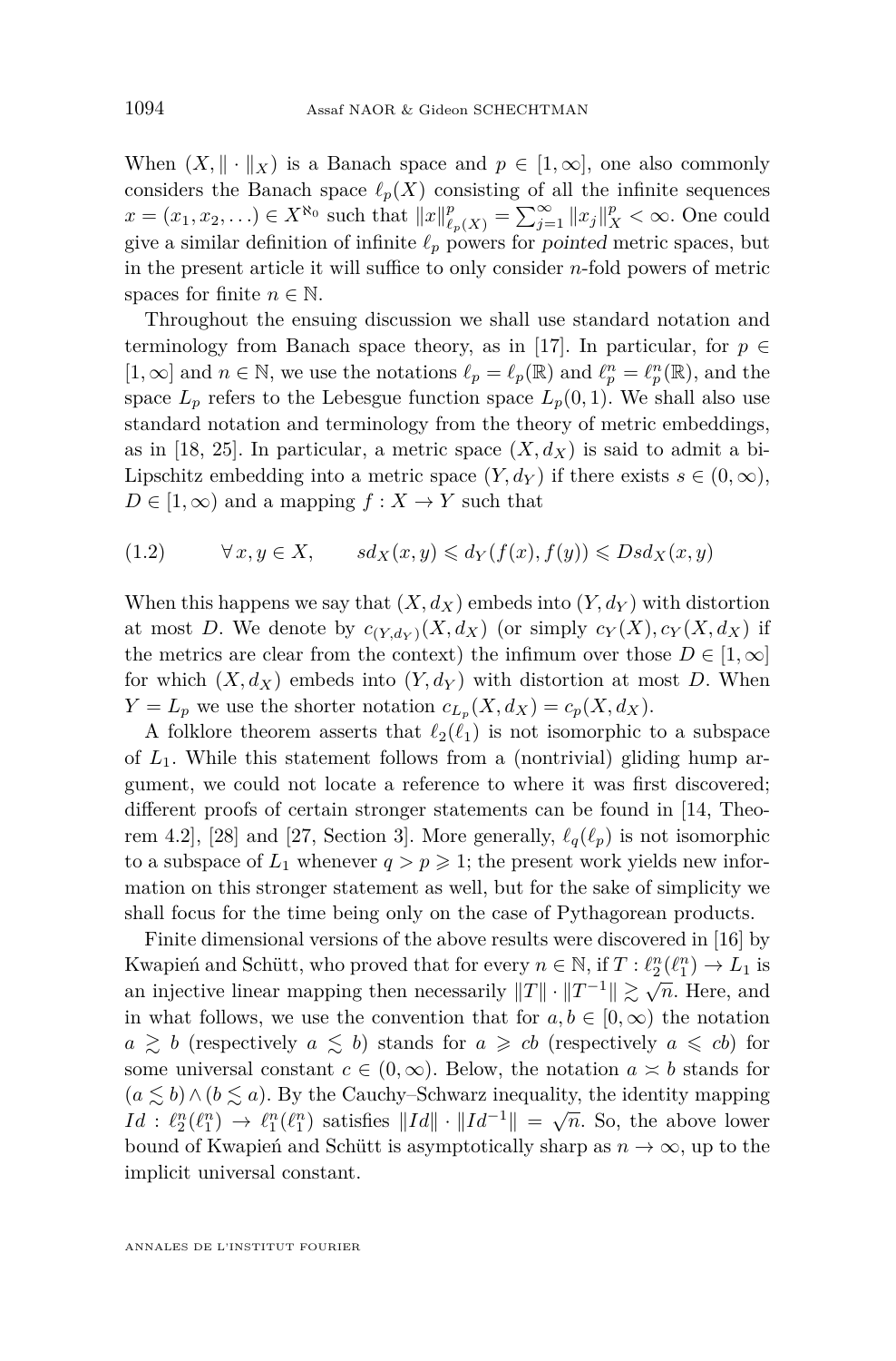By general principles, the above stated result of Kwapień and Schütt formally implies that

<span id="page-3-0"></span>(1.3) 
$$
\lim_{n \to \infty} c_1(\ell_2^n(\mathbb{F}_2^n)) = \infty,
$$

where  $\mathbb{F}_2^n$  is the *n*-dimensional discrete hypercube, endowed with the metric inherited from  $\ell_1^n$  via the identification  $\mathbb{F}_2^n = \{0,1\}^n \subseteq \mathbb{R}^n$ . The deduction of [\(1.3\)](#page-3-0) is as follows. Suppose for the purpose of obtaining a contradiction that  $\sup_{n\in\mathbb{N}} c_1(\ell_2^n(\mathbb{F}_2^n)) < \infty$ . Since for every  $\varepsilon > 0$  every finite subset of  $\ell_1$  embeds with distortion  $1 + \varepsilon$  into  $\mathbb{F}_2^m$  for some  $m \in \mathbb{N}$  (this can be seen e.g. by combining Proposition 4.2.2 and Proposition 4.2.4 of [\[7\]](#page-22-0)), it follows from our contrapositive assumption that there exists  $K \in [1, \infty)$  such that for every finite subset  $X \subseteq \ell_1$  and every  $n \in \mathbb{N}$ we have  $c_1(\ell_2^n(X)) \leq K$ . By a standard ultrapower argument (as in [\[11\]](#page-23-7)) this implies that  $\sup_{n \in \mathbb{N}} c_1(\ell_2^n(\ell_1^n)) \leqslant K$ . Next, by using a  $w^*$ -Gâteaux differentiation argument combined with the fact that  $L_1^{**}$  is an  $L_1(\mu)$  space (see [\[10\]](#page-23-8) or  $[4, Chapter 7])$  $[4, Chapter 7])$  it follows that there exists a linear operator  $T: \ell_2^n(\ell_1^n) \to L_1$  with  $||T|| \cdot ||T^{-1}|| \lesssim 2K$ , contradicting the lower bound of Kwapień and Schütt. This proof of [\(1.3\)](#page-3-0) does not yield information on the rate at which  $c_1(\ell_2^n(\mathbb{F}_2^n))$  tends to  $\infty$ , a problem that we resolve here.

<span id="page-3-1"></span>THEOREM 1.1. — We have  $c_1(\ell_2^n(\mathbb{F}_2^n)) \simeq \sqrt{n}$ .

Note that if we write  $Y \stackrel{\text{def}}{=} \ell_2^n(\mathbb{F}_2^n)$  then  $|Y| = 2^{n^2}$ , and therefore by Theorem [1.1](#page-3-1) we have

<span id="page-3-2"></span>
$$
(1.4) \t\t\t c_1(Y) \asymp \sqrt[4]{\log |Y|}.
$$

In light of [\(1.4\)](#page-3-2), the following interesting open question asks whether or not  $\ell_2^n(\mathbb{F}_2^n)$  is the finite subset of  $\ell_2(\ell_1)$  that is asymptotically the furthest from a subset of  $L_1$  in terms of its cardinality.

<span id="page-3-3"></span>Question 1. — Suppose that 
$$
S \subseteq \ell_2(\ell_1)
$$
 is finite. Is it true that  

$$
c_1(S) \lesssim \sqrt[4]{\log |S|} ?
$$

The following proposition (proved in Section [4](#page-19-0) below) is a simple consequence of [\[2\]](#page-22-2). It shows that the answer to Question [1](#page-3-3) is positive (up to lower order factors) for finite subsets  $S \subseteq \ell_2(\ell_1)$  that are product sets, i.e., those sets of the form  $S = X_1 \times \ldots \times X_n \subseteq \ell_2^n(\ell_1)$  for some  $n \in \mathbb{N}$  and finite subsets  $X_1, \ldots, X_n \subseteq \ell_1$ . This assertion is of course far from a full resolution of Question [1.](#page-3-3) We conjecture that the answer to Question [1](#page-3-3) is positive, and it would be worthwhile to investigate whether or not variants of the methods used in the proof of the main result of [\[2\]](#page-22-2) are relevant here.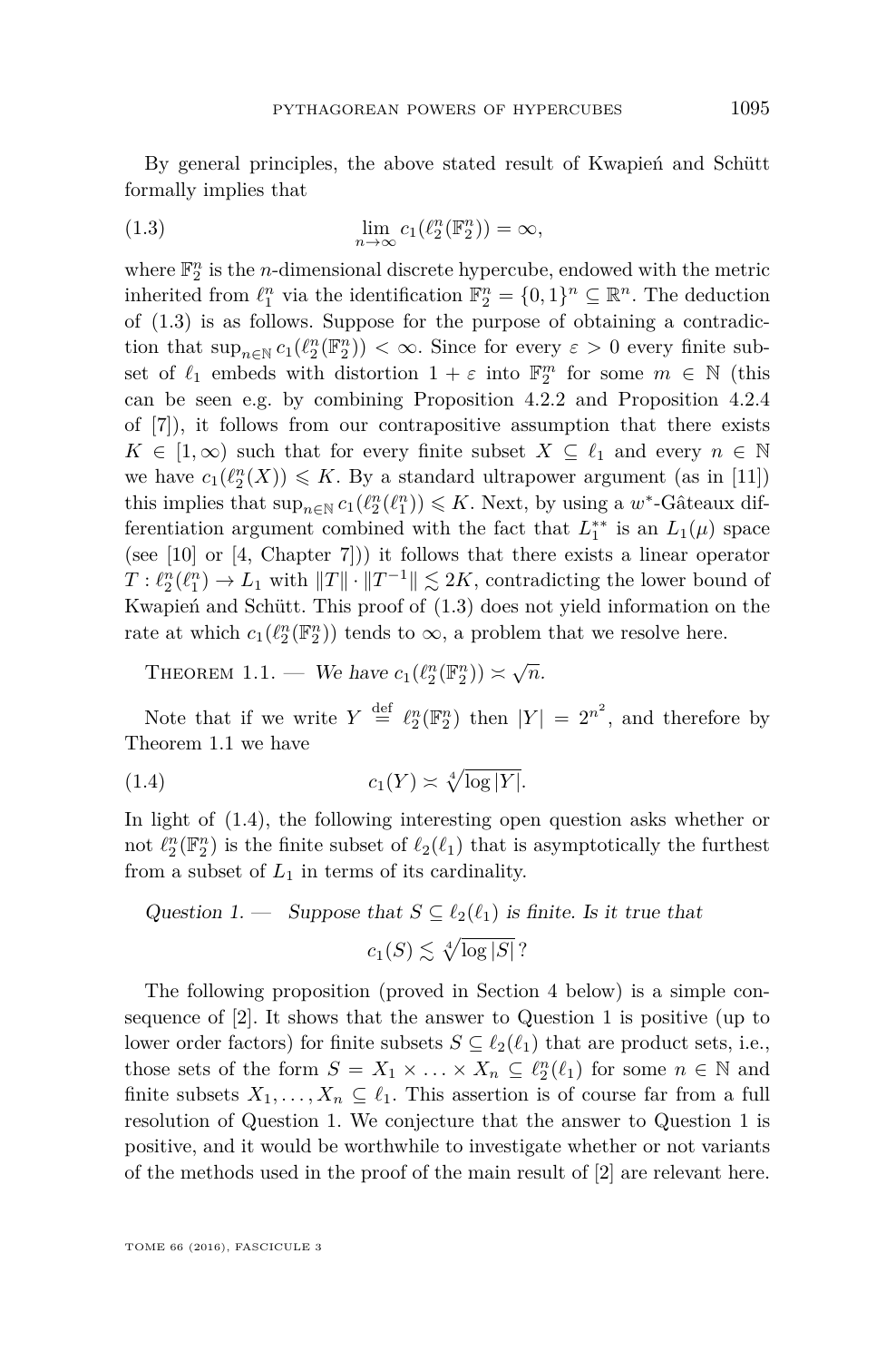<span id="page-4-4"></span>PROPOSITION 1.2. — Fix  $n \in \mathbb{N}$  and suppose that  $X_1, \ldots, X_n \subseteq \ell_1$  are finite subsets of  $\ell_1$ . Denote  $S = X_1 \times \ldots \times X_n \subseteq \ell_2^n(\ell_1)$ . Then

$$
c_1(S) \lesssim \sqrt[4]{\log |S|} \cdot \sqrt{\log \log |S|} = (\log |S|)^{\frac{1}{4} + o(1)}.
$$

#### **1.1. Metric Kwapień–Schütt inequalities**

In [\[16\]](#page-23-6) (see also [\[15\]](#page-23-9)) Kwapień and Schütt (implicitly) proved the following inequality, which holds for every  $n \in \mathbb{N}$  and every  $\{z_{jk}\}_{j,k \in \{1,\ldots,n\}} \subseteq L_1$ .

<span id="page-4-0"></span>
$$
(1.5) \quad \frac{1}{n} \sum_{j=1}^{n} \sum_{\varepsilon \in \{-1,1\}^n} \left\| \sum_{k=1}^{n} \varepsilon_k z_{jk} \right\|_1 \lesssim \frac{1}{n!} \sum_{\pi \in S_n} \sum_{\varepsilon \in \{-1,1\}^n} \left\| \sum_{j=1}^{n} \varepsilon_j z_{j\pi(j)} \right\|_1,
$$

where  $S_n$  denotes as usual the group of all permutations of  $\{1, \ldots, n\}$ .

The validity of [\(1.5\)](#page-4-0) immediately implies the previously mentioned lower bound on the distortion of any linear embedding  $T: \ell_2^n(\ell_1^n) \to L_1$ . To see this, identify from now on  $\ell_2^n(\ell_1^n)$  with  $M_n(\mathbb{R})$  by considering for every  $x = (x_1, \ldots, x_n) \in \ell_2^n(\ell_1^n)$  the matrix whose *j*'th row is  $x_j \in \mathbb{R}^n$ . With this convention, apply [\(1.5\)](#page-4-0) to  $z_{jk} = T(e_{jk})$ , where  $e_{jk}$  is the *n* by *n* matrix whose  $(j, k)$  entry equals 1 and the rest of its entries vanish. Then for every  $\varepsilon \in \{-1, 1\}^n$  and  $j \in \{1, \ldots, n\}$  we have

<span id="page-4-1"></span>(1.6) 
$$
\left\| \sum_{k=1}^{n} \varepsilon_k z_{jk} \right\|_1 \ge \frac{\left\| \sum_{k=1}^{n} \varepsilon_k e_{jk} \right\|_{\ell_2^n(\ell_1^n)}}{\|T^{-1}\|} = \frac{n}{\|T^{-1}\|},
$$

and for every  $\pi \in S_n$  and  $\varepsilon \in \{-1,1\}^n$  we have

<span id="page-4-2"></span>
$$
(1.7) \qquad \Big\|\sum_{j=1}^{n} \varepsilon_j z_{j\pi(j)}\Big\|_1 \leq \|T\| \Big\|\sum_{j=1}^{n} \varepsilon_j e_{j\pi(j)}\Big\|_{\ell_2^n(\ell_1^n)} = \|T\|\sqrt{n}.
$$

The only way for  $(1.6)$  and  $(1.7)$  to be compatible with  $(1.5)$  is if

 $||T|| \cdot ||T^{-1}||$   $\gtrsim \sqrt{n}$ .

In light of the above argument, it is very natural to ask which Banach spaces satisfy [\(1.5\)](#page-4-0), i.e., to obtain an understanding of those Banach spaces  $(Z, \|\cdot\|_Z)$  for which there exists  $K = K(Z) \in (0, \infty)$  such that for every *n* ∈ <sup>*N*</sup> and every  $\{z_{jk}\}_{j,k\in\{1,\ldots,n\}}$  ⊆ *Z* we have

<span id="page-4-3"></span>
$$
(1.8) \quad \frac{1}{n} \sum_{j=1}^{n} \sum_{\varepsilon \in \{-1,1\}^n} \Big\| \sum_{k=1}^{n} \varepsilon_k z_{jk} \Big\|_Z \leqslant \frac{K}{n!} \sum_{\pi \in S_n} \sum_{\varepsilon \in \{-1,1\}^n} \Big\| \sum_{j=1}^{n} \varepsilon_j z_{j\pi(j)} \Big\|_Z.
$$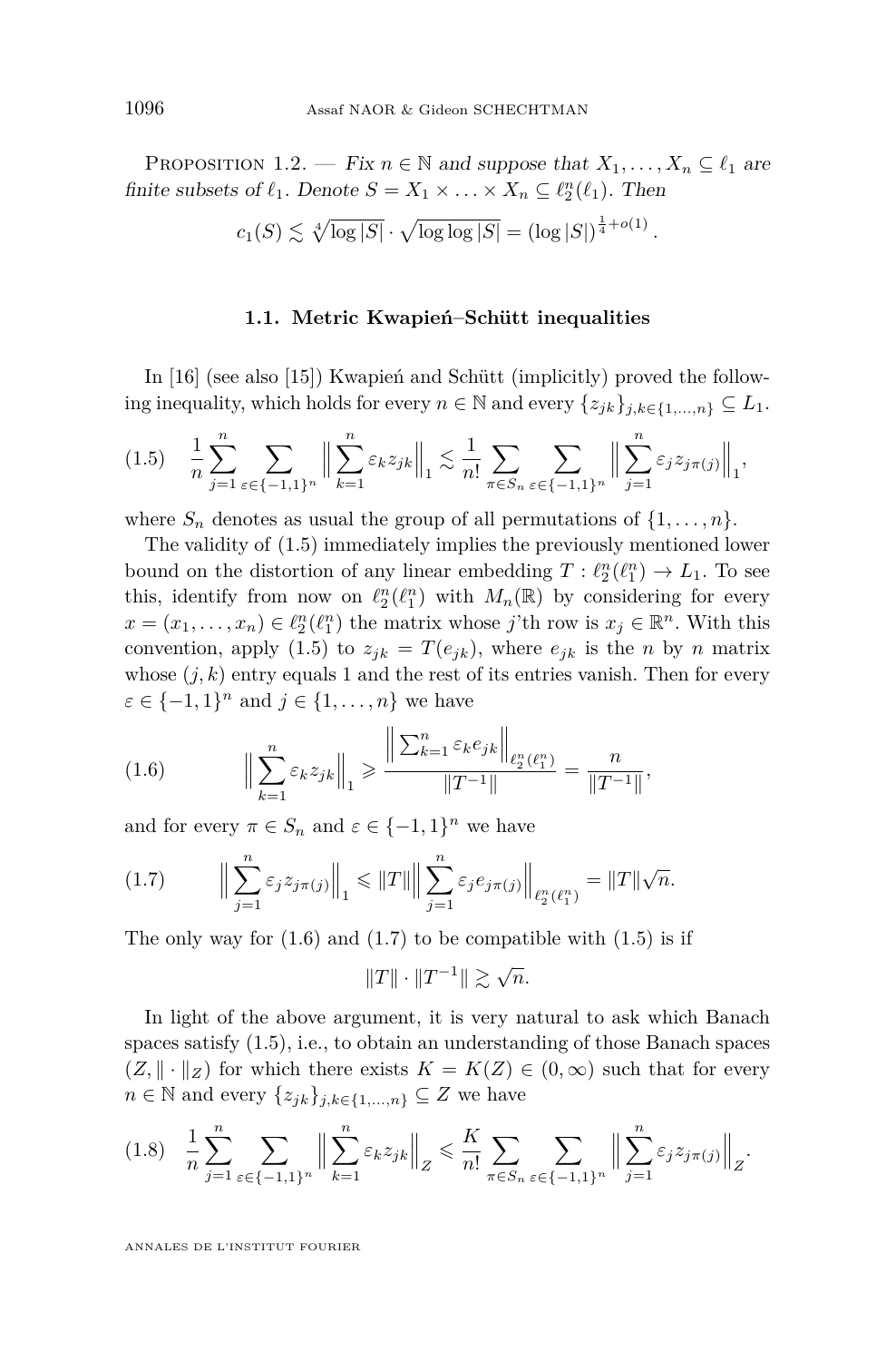This question requires further investigation and obtaining a satisfactory characterization seems to be challenging. In particular, it seems to be unknown whether or not the Schatten trace class  $S_1$  satisfies [\(1.8\)](#page-4-3). Regardless, it is clear that the requirement  $(1.8)$  is a local linear property, and therefore by Ribe's rigidity theorem [\[29\]](#page-23-10) it is preserved under uniform homeomorphisms of Banach spaces. In accordance with the Ribe program (see [\[3,](#page-22-3) [24\]](#page-23-11)) one should ask for a bi-Lipschitz invariant of metric spaces that, when restricted to the class of Banach spaces, is equivalent to [\(1.8\)](#page-4-3).

Following the methodology that was introduced by Enflo [\[8\]](#page-22-4) (see also [\[9,](#page-23-12) [5\]](#page-22-5)), a first attempt to obtain a bi-Lipschitz invariant that is (hopefully) equivalent to  $(1.8)$  is as follows. Consider those metric spaces  $(X, d_X)$  for which there exists  $K = K(X) \in (0, \infty)$  such that for every  $n \in \mathbb{N}$  and every  $f: M_n(\mathbb{F}_2) \to X$  we have

<span id="page-5-0"></span>
$$
(1.9) \quad \frac{1}{n} \sum_{j=1}^{n} \sum_{x \in M_n(\mathbb{F}_2)} d_X \left( f\left(x + \sum_{k=1}^{n} e_{jk}\right), f(x) \right) \\ \leqslant \frac{K}{n!} \sum_{\pi \in S_n} \sum_{x \in M_n(\mathbb{F}_2)} d_X \left( f\left(x + \sum_{j=1}^{n} e_{j\pi(j)}\right), f(x) \right).
$$

If *X* is in addition a Banach space and  $\{z_{jk}\}_{j,k\in\{1,\ldots,n\}} \subseteq X$  then for  $f(x) = \sum_{j=1}^{n} \sum_{k=1}^{n} (-1)^{x_{jk}} z_{jk}$  the inequality [\(1.9\)](#page-5-0) becomes [\(1.8\)](#page-4-3). However, for every integer  $n \geq 3$  no metric space that contains at least two points can satisfy  $(1.9)$  with  $K < n/2$ , as explained in Remark [2.4](#page-15-0) below. Thus, obtaining a metric characterization of the linear property [\(1.8\)](#page-4-3) remains open.

We shall overcome this difficulty by first modifying the linear definition [\(1.8\)](#page-4-3) so that it still implies the same nonembeddability result for  $\ell_2^n(\ell_1^n)$ , and at the same time we can prove that the reasoning that led to the metric inequality [\(1.9\)](#page-5-0) now leads to an analogous inequality which does hold true for nontrivial metric spaces (specifically, we shall prove that it holds true for  $L_1$ ).

DEFINITION 1.3 (Linear KS space). — We shall say that a Banach space  $(Z, \|\cdot\|_Z)$  is a linear KS space if there exists  $C = C(X) \in (0, \infty)$  such that for every  $n \in \mathbb{N}$  and every  $\{z_{jk}\}_{j,k \in \{1,\ldots,n\}} \subseteq Z$  we have

<span id="page-5-1"></span>
$$
(1.10) \quad \frac{1}{n} \sum_{j=1}^{n} \sum_{\varepsilon \in \{-1,1\}^n} \left\| \sum_{k=1}^{n} \varepsilon_k z_{jk} \right\|_Z \le \frac{C}{n^n} \sum_{k \in \{1, \dots, n\}^n} \sum_{\varepsilon \in \{-1,1\}^n} \left\| \sum_{j=1}^{n} \varepsilon_j z_{jk_j} \right\|_Z.
$$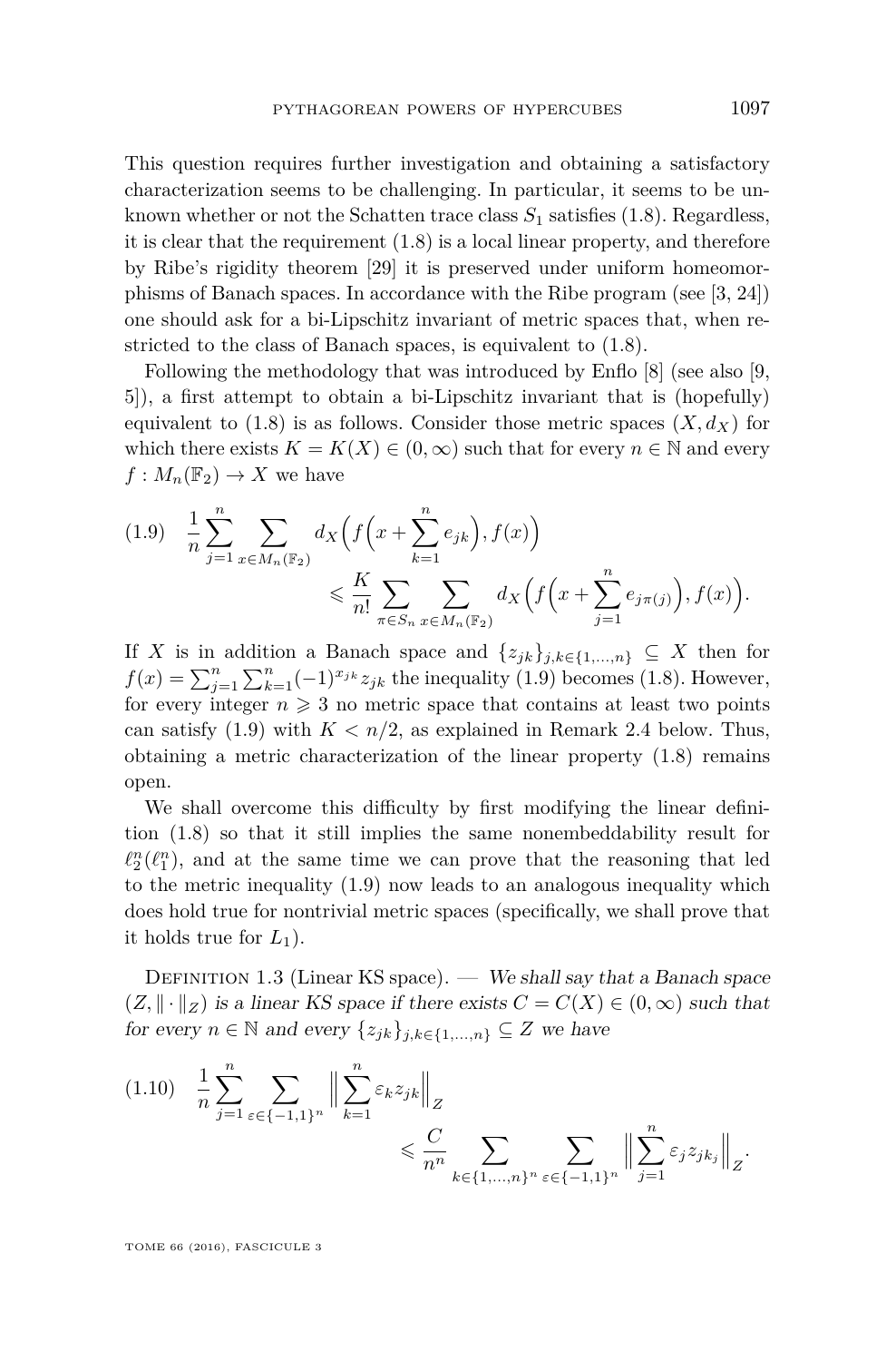The difference between  $(1.10)$  and  $(1.8)$  is that we replace the averaging over all permutations  $\pi \in S_n$  by averaging over all the mappings  $\pi : \{1, \ldots, n\} \rightarrow \{1, \ldots, n\}$ . We shall see below that  $L_1$  is a linear KS space. The same reasoning that leads to [\(1.9\)](#page-5-0) now leads us to consider the following new bi-Lipschitz invariant for metric spaces.

<span id="page-6-0"></span>DEFINITION 1.4 (KS metric space). — Say that a metric space  $(X, d_X)$ is a KS space if there exists  $C = C(X) \in (0, \infty)$  such that for every  $n \in 2\mathbb{N}$ and every  $f: M_n(\mathbb{F}_2) \to X$  we have

<span id="page-6-1"></span>
$$
(1.11) \quad \frac{1}{n} \sum_{j=1}^{n} \sum_{x \in M_n(\mathbb{F}_2)} d_X \left( f\left(x + \sum_{k=1}^{n} e_{jk}\right), f(x) \right) \\ \leqslant \frac{C}{n^n} \sum_{k \in \{1, \dots, n\}^n} \sum_{x \in M_n(\mathbb{F}_2)} d_X \left( f\left(x + \sum_{j=1}^{n} e_{jk}\right), f(x) \right).
$$

<span id="page-6-2"></span>Remark  $1.5$  — The reason why in Definition [1.4](#page-6-0) we require  $(1.11)$  to hold true only when  $n \in \mathbb{N}$  is even is that no non-singleton metric space  $(X, d_X)$  satisfies [\(1.11\)](#page-6-1) when  $n \geq 3$  is an odd integer. Indeed, suppose that  $a, b \in X$  are distinct and that  $n \geq 3$  is an odd integer. For every  $x \in M_n(\mathbb{F}_2)$  write  $\sigma(x) = \sum_{j=1}^{n-1} \sum_{k=1}^n x_{jk} \in \mathbb{F}_2$ . Define  $f: M_n(\mathbb{F}_2) \to X$ by setting  $f(x) = a$  if  $\sigma(x) = 0$  and  $f(x) = b$  if  $\sigma(x) = 1$ . Since *n* is odd,  $\sigma(x + \sum_{k=1}^n e_{jk}) = \sigma(x) + n \neq \sigma(x)$  for every  $j \in \{1, ..., n-1\}$  and  $x \in M_n(\mathbb{F}_2)$ . Consequently the left hand side of  $(1.11)$  is nonzero (since *a* and *b* are distinct). But, for every  $x \in M_n(\mathbb{F}_2)$  and  $k \in \{1, ..., n\}^n$ , since *n* is odd we have  $\sigma(x + \sum_{j=1}^n e_{jk_j}) = \sigma(x) + n - 1 = \sigma(x)$ . Consequently the right hand side of [\(1.11\)](#page-6-1) vanishes. This parity issue is of minor significance: in Remark [2.3](#page-13-0) below we describe an inequality that is slightly more complicated than [\(1.11\)](#page-6-1) but makes sense for every  $n \in \mathbb{N}$  and in any metric space, and we show that it holds true for *L*1-valued functions. This variant has the same nonembeddability consequences as [\(1.11\)](#page-6-1), albeit yielding distortion lower bounds that are weaker by a constant factor.

The following theorem is the main result of the present article. We shall soon see, in Section [1.2](#page-8-0) below, how it quickly implies Theorem [1.1](#page-3-1) (and more).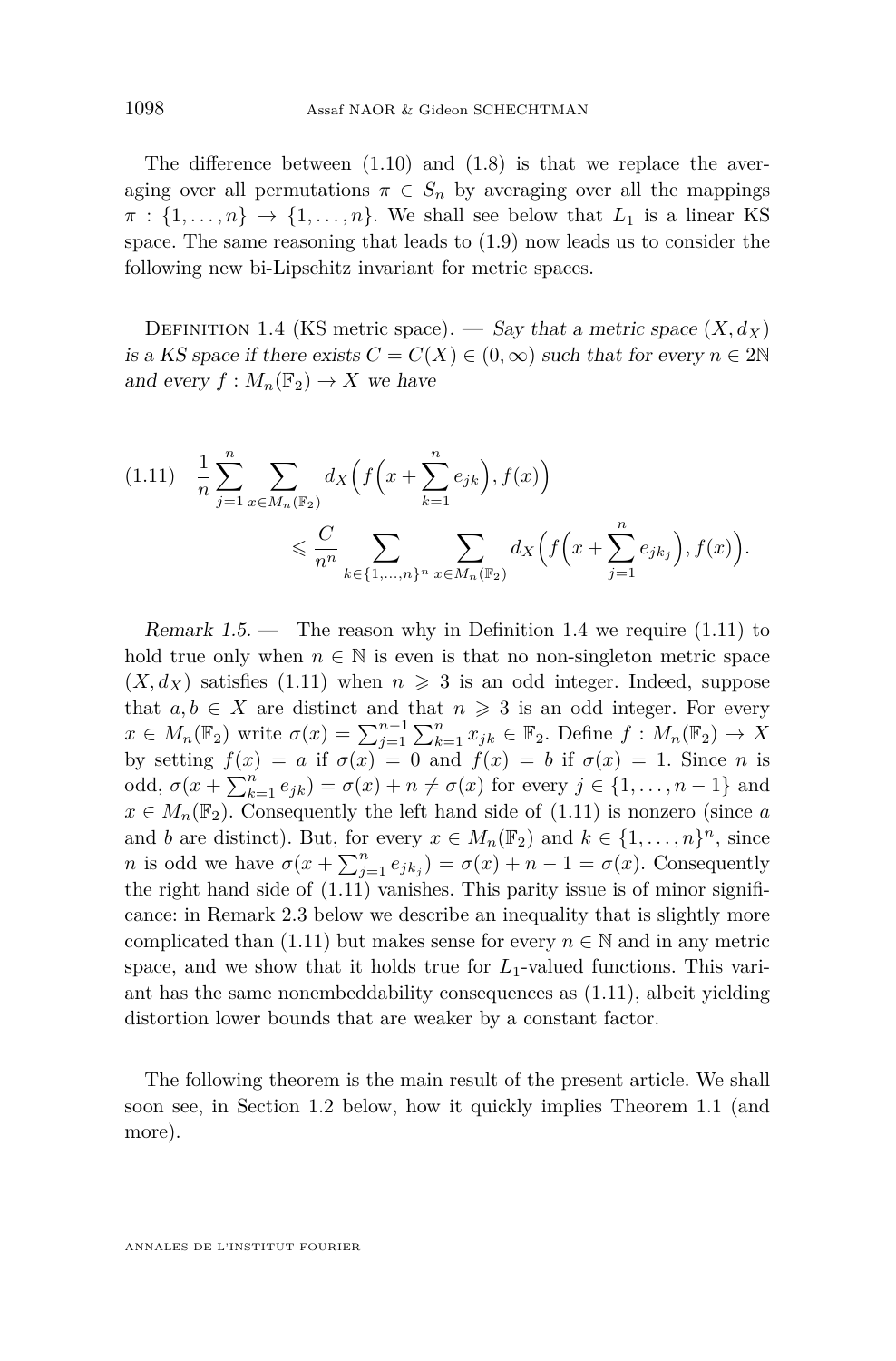<span id="page-7-0"></span>THEOREM 1.6. —  $L_1$  is a KS space. Namely, for all  $n \in 2\mathbb{N}$  and every  $f: M_n(\mathbb{F}_2) \to L_1$  we have

$$
\sum_{j=1}^{n} \sum_{x \in M_n(\mathbb{F}_2)} \left\| f\left(x + \sum_{k=1}^{n} e_{jk}\right) - f(x) \right\|_1
$$
\n
$$
\leq \frac{2n}{n^n - (n-2)^n} \sum_{k \in \{1, \dots, n\}^n} \sum_{x \in M_n(\mathbb{F}_2)} \left\| f\left(x + \sum_{j=1}^{n} e_{jk_j}\right) - f(x) \right\|_1.
$$

For every fixed  $n \in 2\mathbb{N}$ , the factor  $2n/(n^n - (n-2)^n)$  above cannot be improved. So,  $L_1$  satisfies [\(1.11\)](#page-6-1) for every  $n \in 2\mathbb{N}$  with

$$
C = \sup_{n \in 2\mathbb{N}} \frac{2}{1 - \left(1 - \frac{2}{n}\right)^n} = \frac{2e^2}{e^2 - 1},
$$

and this value of *C* cannot be improved.

Note that if  $(Z, \|\cdot\|_Z)$  is a Banach space and  $\{z_{jk}\}_{j,k\in\{1,\ldots,n\}} \subseteq Z$  then by considering the mapping  $f : M_n(\mathbb{F}_2) \to Z$  given by

$$
f(x) = \sum_{j=1}^{n} \sum_{k=1}^{n} (-1)^{x_{jk}} z_{jk}
$$

we see that if *Z* is a KS space as a metric space then it is also a linear KS space (with the same constant *C*). We do not know whether or not the converse holds true, i.e., we ask the following interesting open question: if a Banach space  $(Z, \|\cdot\|_Z)$  is a linear KS space then is it also a KS space as a metric space? Understanding which Banach spaces are linear KS spaces is a wide-open research direction. In particular, we ask whether the Schatten trace class  $S_1$  is a KS space as a metric space, or even whether it is a linear KS space. There are inherent conceptual difficulties that indicate that our proof of Theorem [1.6](#page-7-0) cannot be extended to the case of *S*<sup>1</sup> without a substantial new idea; see Remark [3.2](#page-18-0) below.

Our proof of Theorem [1.6](#page-7-0) consists of simple Fourier analysis combined with a nonlinear transformation; see Section [2](#page-9-0) below. The simplicity of this proof indicates one of the advantages of generalizing linear inequalities such as [\(1.10\)](#page-5-1) to their stronger nonlinear counterparts, since this brings genuinely nonlinear tools into play. In particular, we thus obtain a very simple proof of the linear inequality  $(1.10)$  through an argument which would have probably not been found without the need to generalize [\(1.10\)](#page-5-1) to a metric inequality as part of the Ribe program.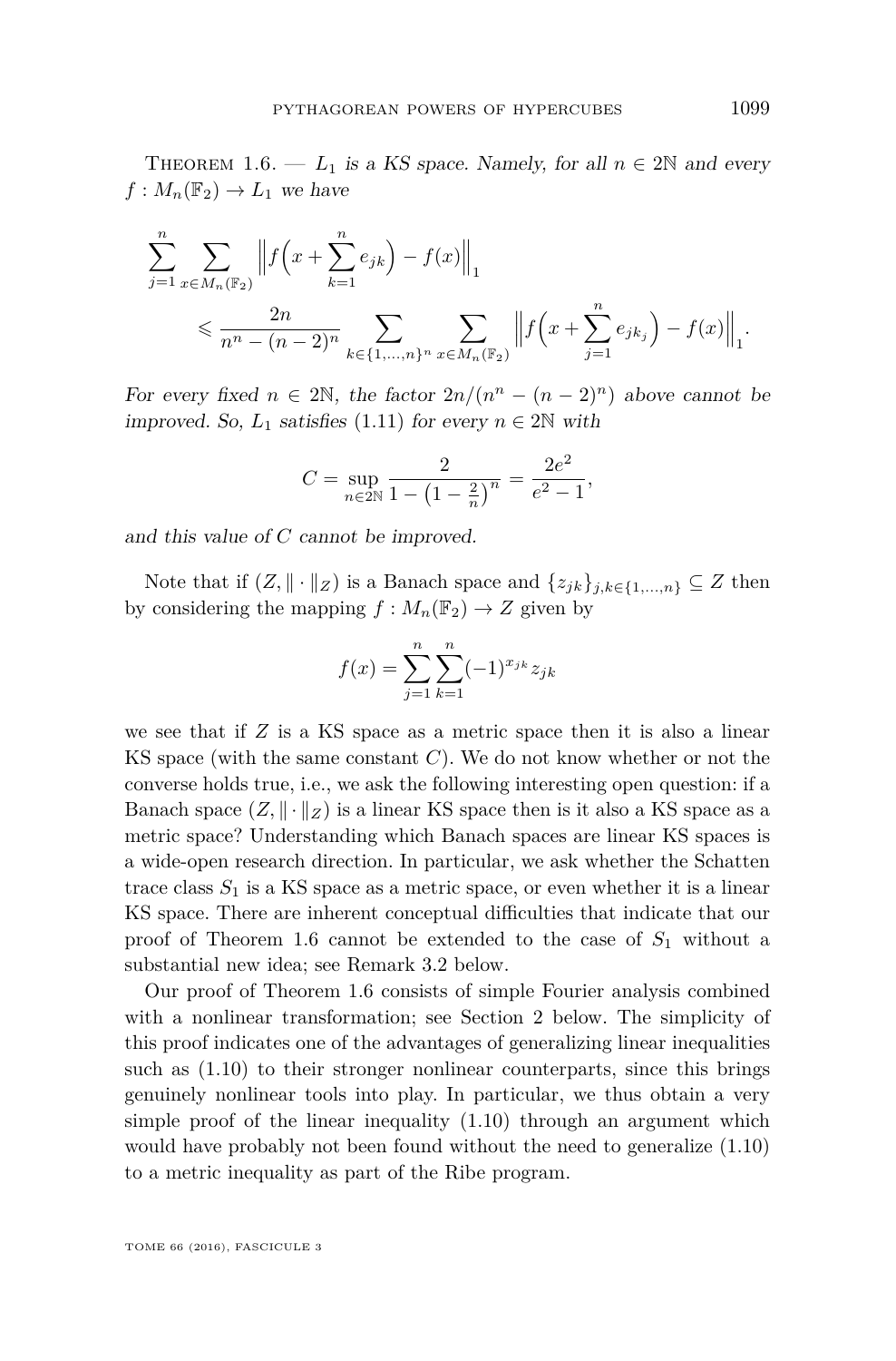#### <span id="page-8-1"></span>**1.2.** Embeddings of  $\ell_q(\mathbb{F}_2^n, \|\cdot\|_p)$  into  $L_1$

<span id="page-8-0"></span>Suppose that  $q > p \geq 1$ . By arguing as in [\(1.6\)](#page-4-1) and [\(1.7\)](#page-4-2) one deduces from the Kwapień–Schütt inequality [\(1.5\)](#page-4-0) that for every  $n \in \mathbb{N}$ , every injective linear mapping  $T: \ell_q^n(\ell_p^n) \to L_1$  must satisfy

(1.12) 
$$
||T|| \cdot ||T^{-1}|| \gtrsim n^{\frac{1}{p} - \frac{1}{q}}.
$$

Note that this conclusion was stated by Kwapień and Schütt in [\[16,](#page-23-6) Corollary 3.4] under the additional assumption that  $q \leq 2$ , but this restriction is not necessary. By a differentiation argument (see [\[10\]](#page-23-8) or [\[4,](#page-22-1) Chapter 7]), it follows from [\(1.12\)](#page-8-1) that

<span id="page-8-2"></span>
$$
(1.13) \t\t c_1\left(\ell_q^n(\ell_p^n)\right) \gtrsim n^{\frac{1}{p} - \frac{1}{q}}.
$$

We previously deduced from the case  $q = 2$  and  $p = 1$  of  $(1.13)$ that  $\lim_{n\to\infty} c_1(\ell_2^n(\mathbb{F}_2^n)) = \infty$ . This was done in the paragraph that fol-lowed [\(1.3\)](#page-3-0), relying on the fact that any finite subset of  $\ell_1$  admits an embedding with  $O(1)$  distortion into  $\mathbb{F}_2^m$  for some  $m \in \mathbb{N}$ . The analogous assertion is not true for  $p > 1$ , and therefore despite the validity of  $(1.13)$ it was previously unknown whether or not  $\sup_{n\in\mathbb{N}} c_1(\ell_q(\mathbb{F}_2^n, \|\cdot\|_p)) = \infty$ . Our metric KS inequality of Theorem [1.6](#page-7-0) answers this question.

<span id="page-8-4"></span><span id="page-8-3"></span>THEOREM 1.7. — Suppose that 
$$
1 \leq p < q
$$
 and  $n \in \mathbb{N}$  then

$$
(1.14) \t\t c_1 \left( \ell_q^n \left( \mathbb{F}_2^n, \| \cdot \|_p \right) \right) \asymp n^{\frac{1}{p} - \frac{1}{q}}.
$$

It is worthwhile to note here that while Theorem [1.7](#page-8-3) yields a sharp asymptotic evaluation of  $c_1\left(\ell_q^n\left(\mathbb{F}_2^n,\|\cdot\|_p\right)\right)$ , the corresponding bound [\(1.13\)](#page-8-2) in the continuous setting is not always sharp. Specifically, in Section [4](#page-19-0) we explain that

<span id="page-8-5"></span>
$$
(1.15) \t c_1\left(\ell_q^n(\ell_p^n)\right) \asymp \begin{cases} n^{\frac{1}{p} - \frac{1}{q}} & \text{if } 1 \leq p < q \text{ and } p \leq 2, \\ n^{1 - \frac{1}{p} - \frac{1}{q}} & \text{if } 2 \leq p < q. \end{cases}
$$

From [\(1.14\)](#page-8-4) and [\(1.15\)](#page-8-5) we see that if  $1 \leqslant p < q$  and  $p \leqslant 2$  then

$$
c_1\left(\ell_q^n\left(\mathbb{F}_2^n,\|\cdot\|_p\right)\right)\asymp c_1\left(\ell_q^n(\ell_p^n)\right),
$$

while if  $2 < p < q$  then since  $1/p - 1/q < 1 - 1/p - 1/q$  we have

$$
c_1\left(\ell_q^n\left(\mathbb{F}_2^n,\|\cdot\|_p\right)\right)=o\left(c_1\left(\ell_q^n(\ell_p^n)\right)\right).
$$

The upper bound on  $c_1(\ell_q^n(\mathbb{F}_2^n, \|\cdot\|_p))$  that appears in [\(1.14\)](#page-8-4) will be proven in Section [4.](#page-19-0) We shall now show how the lower bound on the quantity  $c_1(\ell_q^n(\mathbb{F}_2^n, \|\cdot\|_p))$  that appears in [\(1.14\)](#page-8-4) quickly follows from Theorem [1.6.](#page-7-0)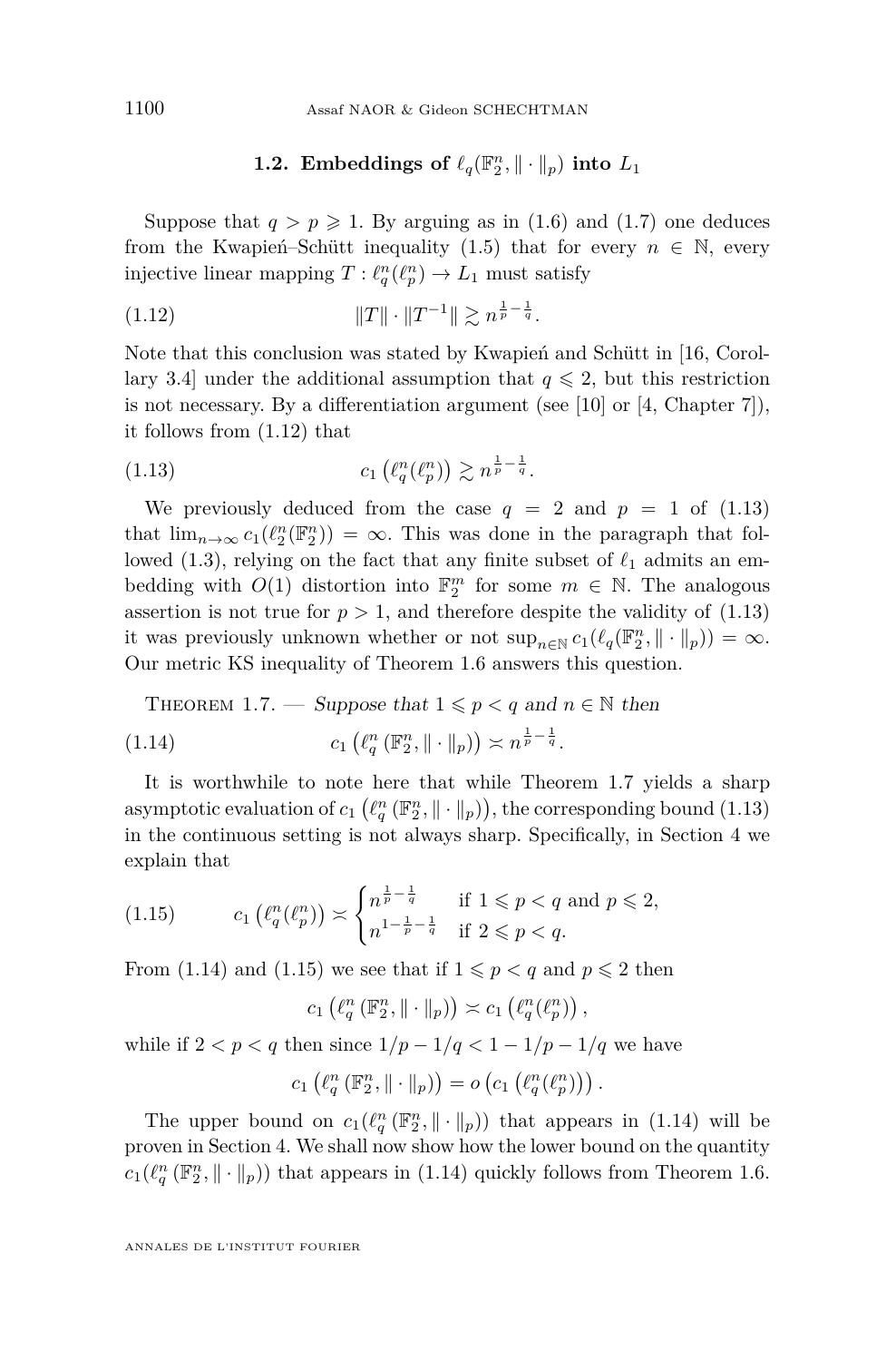This will also establish Theorem [1.1](#page-3-1) as a special case. So, suppose that  $D \in [1, \infty)$  and  $f : M_n(\mathbb{F}_2) \to L_1$  satisfies

$$
||x-y||_{\ell_q^n(\ell_p^n)} \leq ||f(x)-f(y)||_1 \leq D||x-y||_{\ell_q^n(\ell_p^n)}
$$

for every  $x, y \in M_n(\mathbb{F}_2)$ . Our goal is to bound *D* from below. Since the metric space  $\ell_q^n(\mathbb{F}_2^n, \|\cdot\|_p)$  contains an isometric copy of  $\ell_q^{n-1}(\mathbb{F}_2^{n-1}, \|\cdot\|_p),$ we may assume that *n* is even. By Theorem [1.6](#page-7-0) applied to *f* we have

<span id="page-9-1"></span>
$$
(1.16) \quad \frac{1}{n} \sum_{j=1}^{n} \sum_{x \in M_n(\mathbb{F}_2)} \left\| f\left(x + \sum_{k=1}^{n} e_{jk}\right) - f(x) \right\|_1
$$
  

$$
\lesssim \frac{1}{n^n} \sum_{k \in \{1, \dots, n\}^n} \sum_{x \in M_n(\mathbb{F}_2)} \left\| f\left(x + \sum_{j=1}^{n} e_{jk_j}\right) - f(x) \right\|_1.
$$

But,

<span id="page-9-2"></span>
$$
(1.17) \quad \sum_{j=1}^{n} \sum_{x \in M_n(\mathbb{F}_2)} \left\| f\left(x + \sum_{k=1}^{n} e_{jk}\right) - f(x) \right\|_1
$$

$$
\geq 2^{n^2} \sum_{j=1}^{n} \left\| \sum_{k=1}^{n} e_{jk} \right\|_{\ell_q^n(\ell_p^n)} = 2^{n^2} n^{1 + \frac{1}{p}},
$$

and

<span id="page-9-3"></span>
$$
(1.18) \sum_{k \in \{1, \ldots, n\}^n} \sum_{x \in M_n(\mathbb{F}_2)} \left\| f\left(x + \sum_{j=1}^n e_{jk_j}\right) - f(x) \right\|_1
$$
  
\$\leq D2^{n^2} \sum\_{k \in \{1, \ldots, n\}^n} \left\| \sum\_{j=1}^n e\_{jk\_j} \right\|\_{\ell\_q^n(\ell\_p^n)} = D2^{n^2} n^{n + \frac{1}{q}}.

For  $(1.16)$  to be compatible with  $(1.17)$  and  $(1.18)$  we must have  $D \gtrsim n^{\frac{1}{p} - \frac{1}{q}}.$ 

<span id="page-9-4"></span>Remark 1.8. — We only discussed  $L_1$  embeddings of  $\ell_q^n(\mathbb{F}_2^n, \|\cdot\|_p)$ , but it is natural to also ask about embeddings of  $\ell_q^m(\mathbb{F}_2^n, \|\cdot\|_p)$ . However, it turns out that the case  $m = n$  is the heart of the matter, i.e., the  $L_1$ distortion of  $\ell_q^m(\mathbb{F}_2^n, \|\cdot\|_p)$  is up to a constant factor the same as the  $L_1$ distortion of  $\ell_q^{\vec{k}}(\mathbb{F}_2^k, \|\cdot\|_p)$  with  $k = \min\{m, n\}$ ; see Remark [4.1](#page-21-0) below.

#### **2. Proof of Theorem [1.6](#page-7-0)**

<span id="page-9-0"></span>The stated sharpness of Theorem [1.6](#page-7-0) is simple: consider the function  $\varphi: M_n(\mathbb{F}_2) \to \mathbb{R}$  given by  $\varphi(x) = (-1)^{x_{11} + ... + x_{nn}}$ . For this choice of  $\varphi$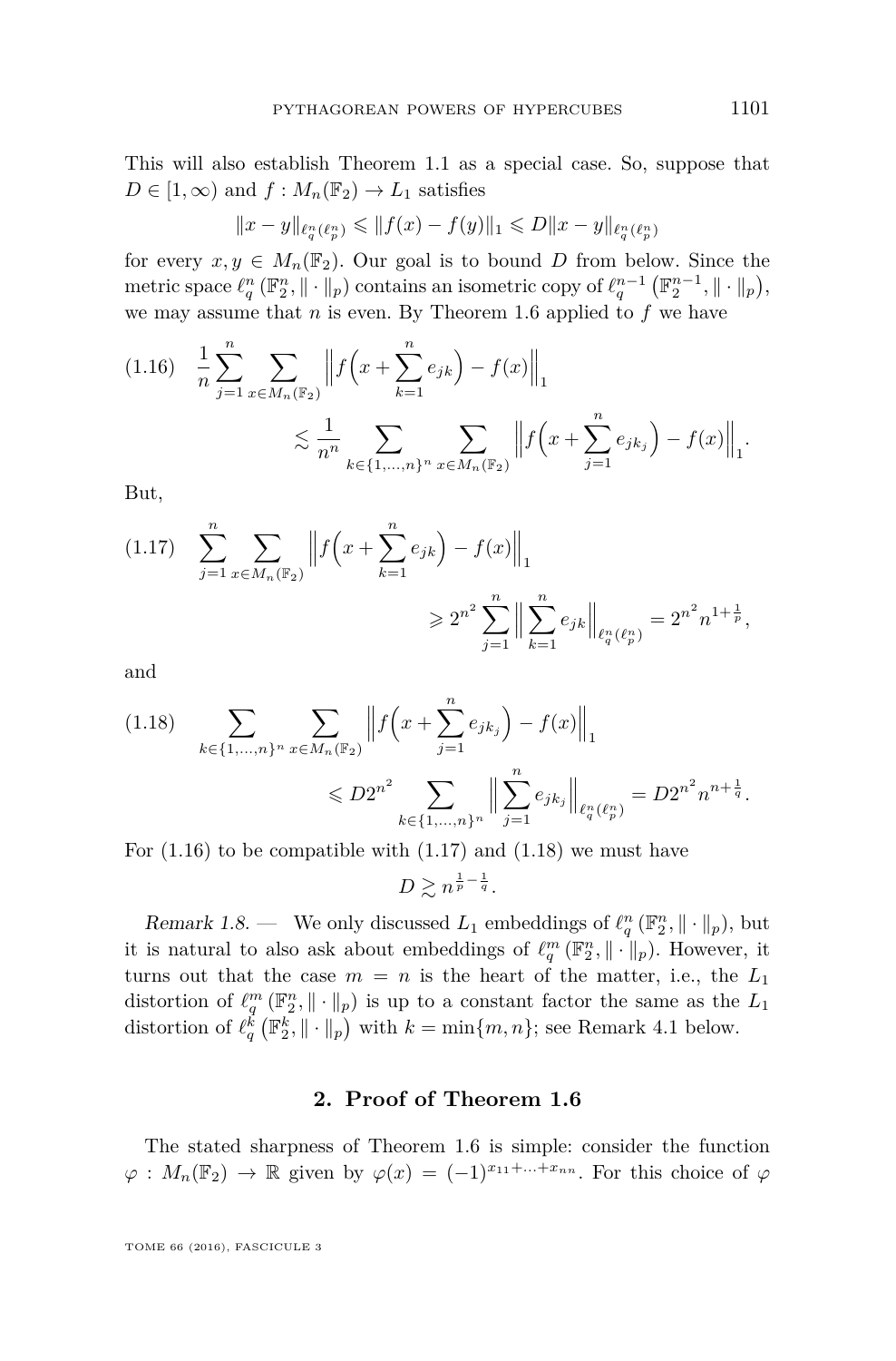we have  $\varphi(x + \sum_{k=1}^n e_{jk}) = -\varphi(x) \in \{-1, 1\}$  for every  $x \in M_n(\mathbb{F}_2)$  and  $j \in \{1, \ldots, n\}$ . Consequently,

<span id="page-10-0"></span>(2.1) 
$$
\sum_{j=1}^{n} \sum_{x \in M_n(\mathbb{F}_2)} \left| \varphi \left( x + \sum_{k=1}^{n} e_{jk} \right) - \varphi(x) \right| = n 2^{n^2 + 1}.
$$

Also, for every  $x \in M_n(\mathbb{F}_2)$  and  $k \in \{1, ..., n\}^n$  we have

$$
\varphi\Big(x+\sum_{j=1}^n e_{jk_j}\Big) = (-1)^{\ell(k)}\varphi(x),
$$

where

$$
\ell(k) \stackrel{\text{def}}{=} |\{j \in \{1, \ldots, n\} : k_j = j\}| = \sum_{j=1}^n \mathbf{1}_{\{k_j = j\}}.
$$

Consequently,

$$
\sum_{k \in \{1, \ldots, n\}^n} \sum_{x \in M_n(\mathbb{F}_2)} \left| \varphi \left( x + \sum_{j=1}^n e_{jk_j} \right) - \varphi(x) \right|
$$
  

$$
= 2^{n^2} \sum_{k \in \{1, \ldots, n\}^n} \left( 1 - (-1)^{\sum_{j=1}^n \mathbf{1}_{\{k_j = j\}}} \right)
$$
  

$$
= 2^{n^2} n^n - 2^{n^2} \prod_{j=1}^n \sum_{k=1}^n (-1)^{\mathbf{1}_{\{k=j\}}} (2.2)
$$
  

$$
= 2^{n^2} (n^n - (n-2)^n).
$$

<span id="page-10-1"></span>The identities [\(2.1\)](#page-10-0) and [\(2.2\)](#page-10-1) demonstrate that for every fixed  $n \in \mathbb{N}$  the factor  $2n/(n^n-(n-2)^n)$  in Theorem [1.6](#page-7-0) cannot be replaced by any strictly smaller number.

Passing now to the proof of Theorem [1.6,](#page-7-0) we will actually prove the following statement, the case  $p = 1$  of which is Theorem [1.6](#page-7-0) itself.

<span id="page-10-2"></span>THEOREM 2.1. — Suppose that  $p \in (0,2]$  and  $n \in 2\mathbb{N}$ . Then for every  $f: M_n(\mathbb{F}_2) \to L_p$  we have

$$
\sum_{j=1}^{n} \sum_{x \in M_n(\mathbb{F}_2)} \left\| f\left(x + \sum_{k=1}^{n} e_{jk}\right) - f(x) \right\|_{p}^{p}
$$
\n
$$
\leq \frac{2n}{n^n - (n-2)^n} \sum_{k \in \{1, \dots, n\}^n} \sum_{x \in M_n(\mathbb{F}_2)} \left\| f\left(x + \sum_{j=1}^{n} e_{jk_j}\right) - f(x) \right\|_{p}^{p}.
$$

Proof. — By a classical theorem of Schoenberg [\[30\]](#page-23-13), the metric space  $(L_p, \|x-y\|_p^{p/2})$  admits an isometric embedding into  $L_2$ . Since the desired inequality is purely metric, i.e., it involves only distances between various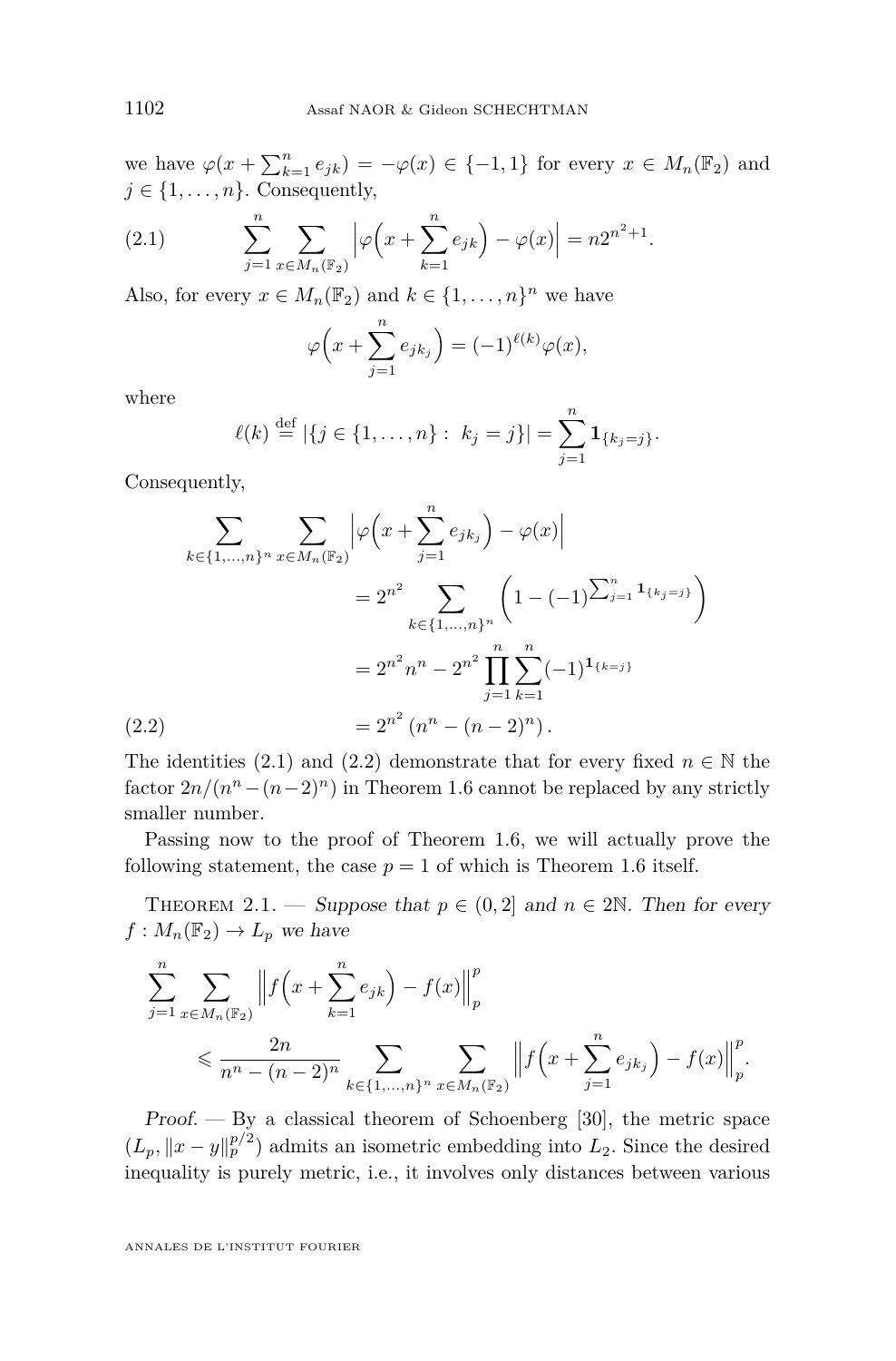values of f, it suffices to prove it for  $p = 2$  and then apply it to the composition of *f* with the Schoenberg isometry so as to deduce the desired inequality for general  $p \in (0, 2]$ . In order to prove the case  $p = 2$ , it suffices to prove the desired inequality when *f* is real-valued (deducing the case of  $L_2$ -valued  $f$  by integrating the resulting point-wise inequality).

Suppose then that  $f: M_n(\mathbb{F}_2) \to \mathbb{R}$ . We shall use below standard Fourieranalytic arguments on  $M_n(\mathbb{F}_2)$ , considered as a vector space (of dimension  $n^2$ ) over  $\mathbb{F}_2$ . Specifically, one can write

$$
f(x) = \sum_{A_1,\dots,A_n \subseteq \{1,\dots,n\}} \widehat{f}(A_1,\dots,A_n)(-1)^{\sum_{j=1}^n \sum_{k \in A_j} x_{jk}},
$$

where for every  $A_1, \ldots, A_n \subseteq \{1, \ldots, n\},\$ 

$$
\widehat{f}(A_1,\ldots,A_n) \stackrel{\text{def}}{=} \frac{1}{2^{n^2}} \sum_{x \in M_n(\mathbb{F}_2)} (-1)^{\sum_{j=1}^n \sum_{k \in A_j} x_{jk}} f(x).
$$

Then, for every  $x \in M_n(\mathbb{F}_2)$  and  $j \in \{1, \ldots, n\}$  we have

$$
f\left(x + \sum_{k=1}^{n} e_{jk}\right) - f(x)
$$
  
= 
$$
\sum_{A_1, ..., A_n \subseteq \{1, ..., n\}} \hat{f}(A_1, ..., A_n) \left((-1)^{|A_j|} - 1\right) (-1)^{\sum_{s=1}^{n} \sum_{k \in A_s} x_{sk}}
$$
  
= 
$$
-2 \sum_{\substack{A_1, ..., A_n \subseteq \{1, ..., n\} \\ |A_j| \equiv 1 \mod 2}} \hat{f}(A_1, ..., A_n) (-1)^{\sum_{s=1}^{n} \sum_{k \in A_s} x_{sk}}.
$$

Hence, by the orthogonality of the functions

$$
\{x \mapsto (-1)^{\sum_{s=1}^{n} \sum_{k \in A_s} x_{sk}}\}_{A_1,...,A_n \subseteq \{1,...,n\}}
$$

on  $M_n(\mathbb{F}_2)$ ,

<span id="page-11-0"></span>
$$
(2.3) \quad \frac{1}{2^{n^2+2}} \sum_{j=1}^n \sum_{x \in M_n(\mathbb{F}_2)} \left( f\left(x + \sum_{k=1}^n e_{jk}\right) - f(x) \right)^2
$$

$$
= \sum_{\substack{A_1, \dots, A_n \\ \subseteq \{1, \dots, n\}}} |\{j \in \{1, \dots, n\} : |A_j| \equiv 1 \mod 2\}| \widehat{f}(A_1, \dots, A_n)^2.
$$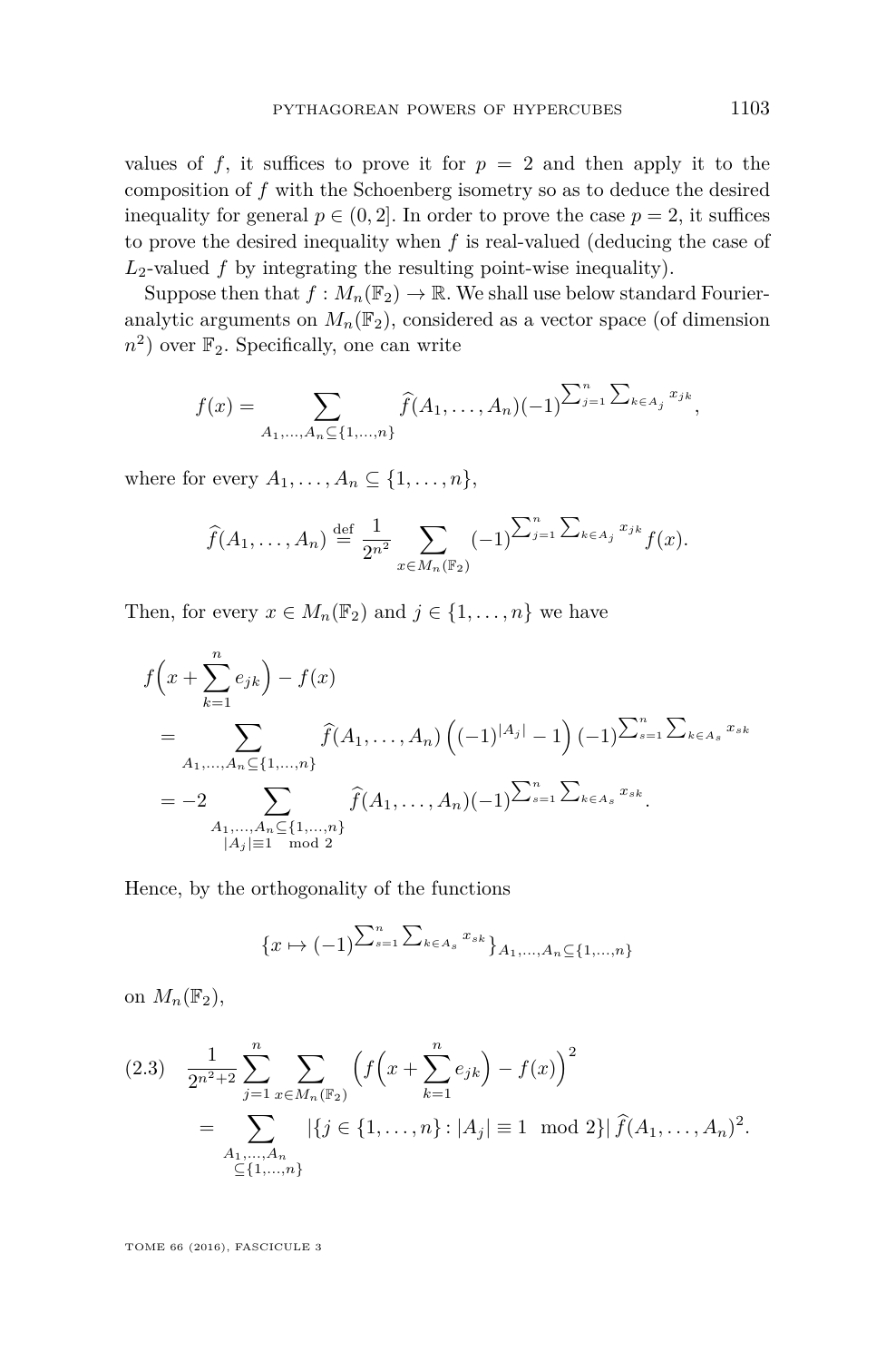At the same time, for every  $x \in M_n(\mathbb{F}_2)$  and  $k \in \{1, ..., n\}^n$  we have

$$
f\left(x+\sum_{j=1}^{n}e_{jk_j}\right)-f(x)
$$
  
=
$$
\sum_{\substack{A_1,\ldots,A_n\\ \subseteq\{1,\ldots,n\}}} \widehat{f}(A_1,\ldots,A_n)\left((-1)^{\sum_{j=1}^{n}1_{A_j}(k_j)}-1\right)(-1)^{\sum_{j=1}^{n} \sum_{k\in A_j}x_{jk}}.
$$

Using orthogonality again, we therefore have

<span id="page-12-2"></span>
$$
(2.4) \sum_{k \in \{1,\ldots,n\}^n} \sum_{x \in M_n(\mathbb{F}_2)} \left( f\left(x + \sum_{j=1}^n e_{jk_j}\right) - f(x) \right)^2
$$
  
=  $2^{n^2} \sum_{k \in \{1,\ldots,n\}^n} \sum_{\substack{A_1,\ldots,A_n \\ \subseteq \{1,\ldots,n\}}} \widehat{f}(A_1,\ldots,A_n)^2 \left( (-1)^{\sum_{j=1}^n \mathbf{1}_{A_j}(k_j)} - 1 \right)^2$   
=  $2^{n^2+1} \sum_{\substack{A_1,\ldots,A_n \\ \subseteq \{1,\ldots,n\}}} \widehat{f}(A_1,\ldots,A_n)^2 \sum_{k \in \{1,\ldots,n\}^n} \left( 1 - (-1)^{\sum_{j=1}^n \mathbf{1}_{A_j}(k_j)} \right).$ 

Fixing  $A_1, \ldots, A_n \subseteq \{1, \ldots, n\}$ , denote

$$
S \stackrel{\text{def}}{=} \{j \in \{1, ..., n\} : |A_j| \equiv 1 \mod 2\}.
$$

Since *n* is even, if  $j \in S$  then  $|A_j| \in \{1, ..., n-1\}$ , and consequently  $|2|A_j| - n \leq n - 2$ . Hence,

$$
\sum_{k \in \{1, \ldots, n\}^n} \left( 1 - (-1)^{\sum_{j=1}^n \mathbf{1}_{A_j}(k_j)} \right) = n^n - \prod_{j=1}^n \sum_{k=1}^n (-1)^{\mathbf{1}_{A_j}(k)}
$$

$$
= n^n - \prod_{j=1}^n (n - 2|A_j|)
$$

$$
\geq n^n - \prod_{j=1}^n |2|A_j| - n|
$$

$$
\geq n^n - n^{n-|S|}(n-2)^{|S|}.
$$

<span id="page-12-0"></span>Since the mapping  $|S| \mapsto (n^n - n^{n-|S|}(n-2)^{|S|})/|S|$  is decreasing in  $|S|$ , it follows from [\(2.5\)](#page-12-0) that

<span id="page-12-1"></span>
$$
(2.6) \sum_{k \in \{1, \dots, n\}^n} \left(1 - (-1)^{\sum_{j=1}^n \mathbf{1}_{A_j}(k_j)}\right)
$$
  

$$
\geq \frac{n^n - (n-2)^n}{n} |\{j \in \{1, \dots, n\} : |A_j| \equiv 1 \mod 2\}|.
$$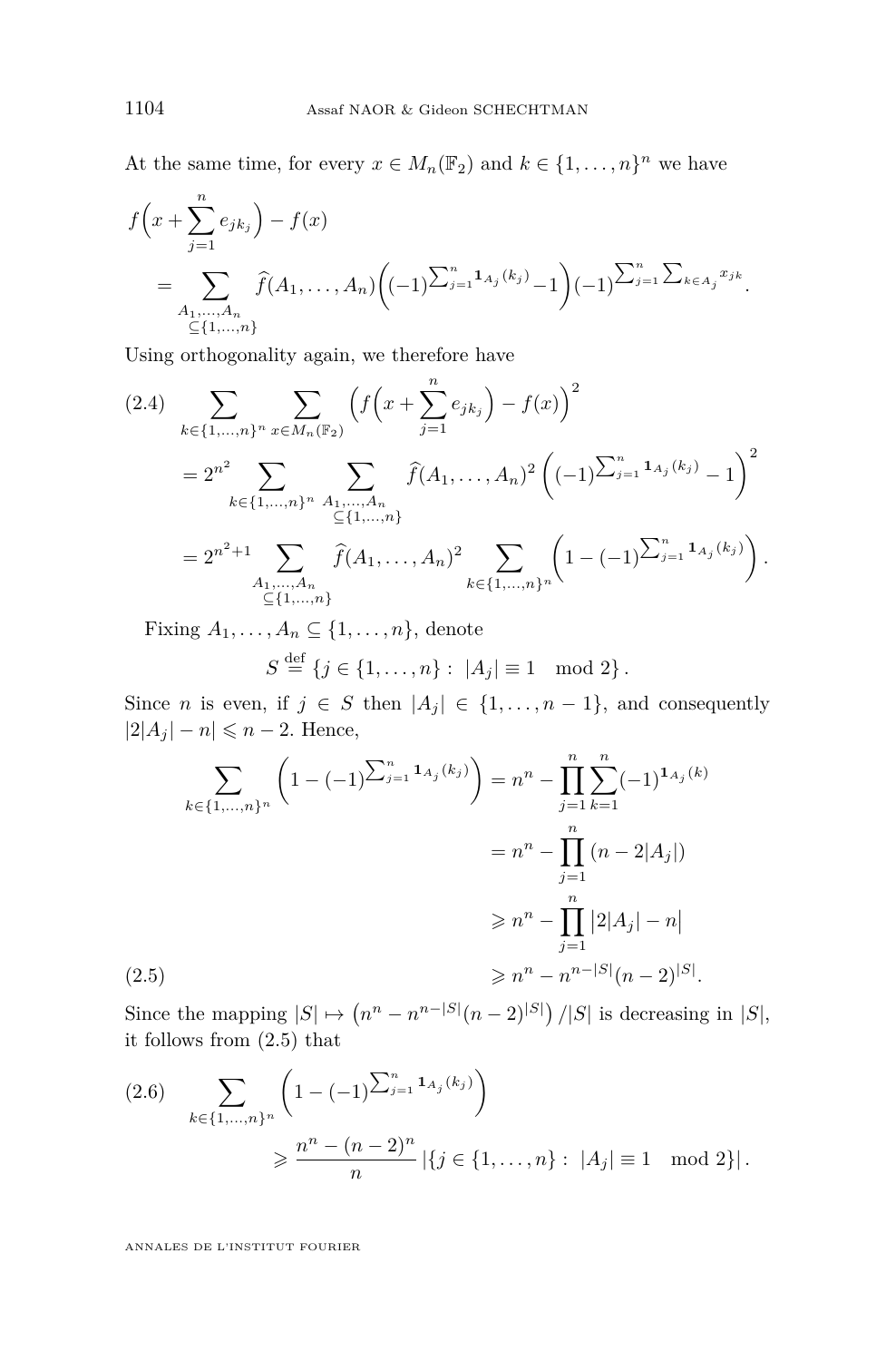The desired inequality now follows by substituting [\(2.6\)](#page-12-1) into [\(2.4\)](#page-12-2) and recalling  $(2.3)$ .

Remark 2.2.  $\qquad$  By the cut-cone decomposition of  $L_1$  metrics (see e.g. [\[7,](#page-22-0) Chapter 4. (1), the inequality of Theorem  $(1.6)$  is equivalent to the following (also sharp) isoperimetric-type inequality. For every and  $n \in 2\mathbb{N}$  and every subset  $S \subseteq M_n(\mathbb{F}_2)$  we have

<span id="page-13-1"></span>
$$
(2.7) \quad \sum_{j=1}^{n} \left| \left\{ x \in S : \ x + \sum_{k=1}^{n} e_{jk} \notin S \right\} \right|
$$
  
\$\leqslant \frac{2n}{n^n - (n-2)^n} \sum\_{k \in \{1, \dots, n\}^n} \left| \left\{ x \in S : \ x + \sum\_{j=1}^{n} e\_{jk\_j} \notin S \right\} \right|\$.

Due to the simplicity of our proof of Theorem [1.6,](#page-7-0) we did not attempt to obtain a direct combinatorial proof of [\(2.7\)](#page-13-1), though we believe that this should be doable (and potentially instructive). We also did not attempt to characterize the equality cases in [\(2.7\)](#page-13-1).

<span id="page-13-0"></span>Remark  $2.3.$  — In Remark [1.5](#page-6-2) we have seen that  $(1.11)$  can hold true only if  $n \in \mathbb{N}$  is even. However, this parity issue can be remedied through the following (sharp) inequality, which holds true for every  $n \in \mathbb{N}$ , every  $p \in (0,2]$  and every  $f : M_n(\mathbb{F}_2) \to L_p$ .

<span id="page-13-2"></span>
$$
(2.8) \frac{1}{n} \sum_{j=1}^{n} \sum_{x \in M_n(\mathbb{F}_2)} \left\| f\left(x + \sum_{k=1}^{n} e_{jk}\right) - f(x) \right\|_{p}^{p}
$$
  
\$\leqslant \frac{2(2n)^{-n}}{1 - \left(1 - \frac{1}{n}\right)^{n}} \sum\_{k \in \{1, \ldots, n\}^{n}} \sum\_{x \in M\_n(\mathbb{F}\_2)} \sum\_{y \in \mathbb{F}\_2^{n}} \left\| f\left(x + \sum\_{j=1}^{n} y\_j e\_{jk\_j}\right) - f(x) \right\|\_{p}^{p}\$  
\$\leqslant \frac{2e}{e-1} \cdot \frac{1}{(2n)^{n}} \sum\_{k \in \{1, \ldots, n\}^{n}} \sum\_{x \in M\_n(\mathbb{F}\_2)} \sum\_{y \in \mathbb{F}\_2^{n}} \left\| f\left(x + \sum\_{j=1}^{n} y\_j e\_{jk\_j}\right) - f(x) \right\|\_{p}^{p}.\$

The distortion lower bounds that we obtained as a consequence of Theorem [1.6](#page-7-0) also follow mutatis mutandis from [\(2.8\)](#page-13-2).

To prove [\(2.8\)](#page-13-2), note that, exactly as in the beginning of the proof of Theorem [2.1,](#page-10-2) it suffices to prove [\(2.8\)](#page-13-2) when  $p = 2$  and  $f : M_n(\mathbb{F}_2) \to \mathbb{R}$ .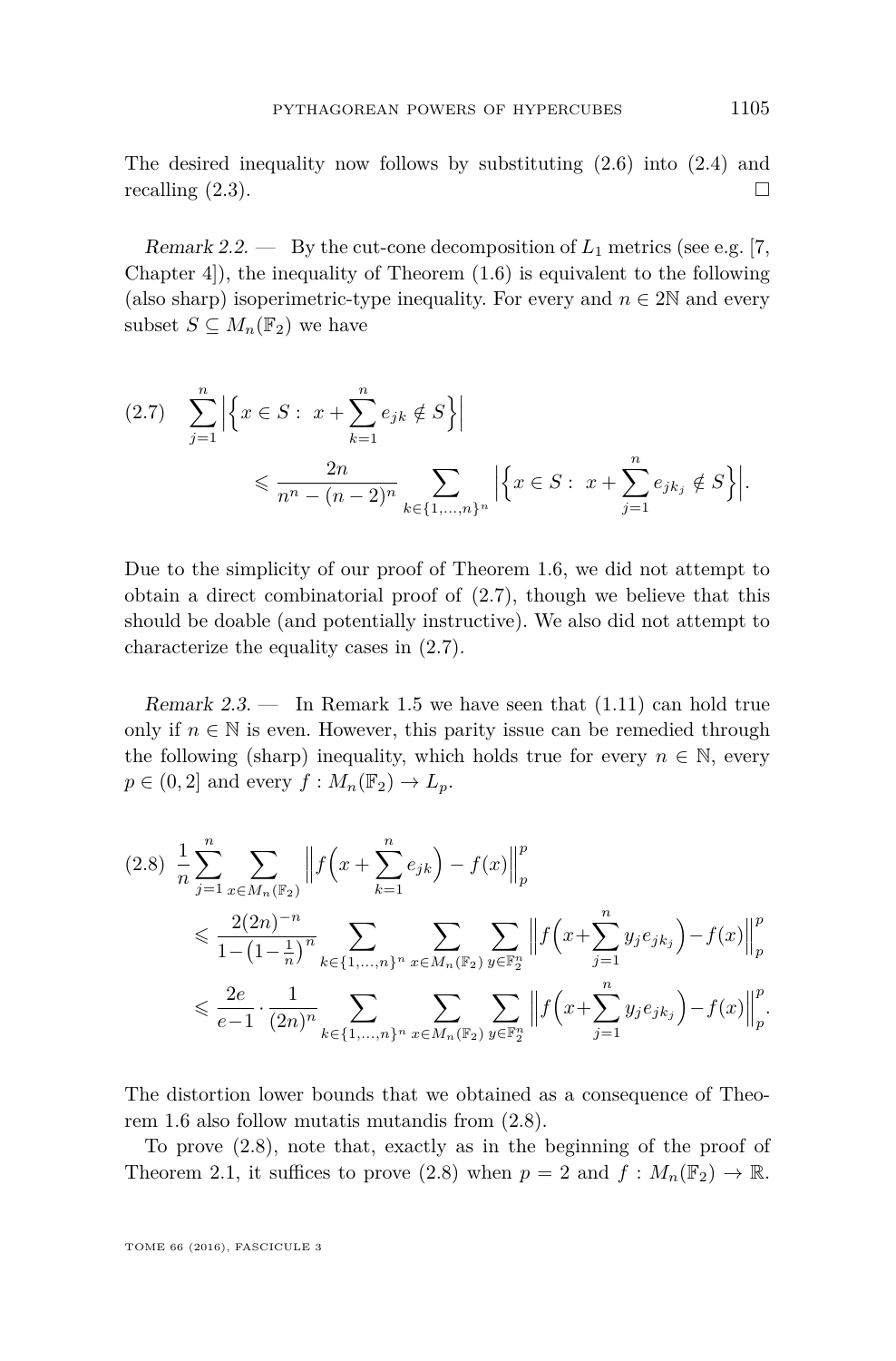Now, argue as in [\(2.4\)](#page-12-2) to obtain the following identity.

<span id="page-14-0"></span>
$$
(2.9) \qquad \sum_{k \in \{1,\ldots,n\}^n} \sum_{x \in M_n(\mathbb{F}_2)} \sum_{y \in \mathbb{F}_2^n} \left( f\left(x + \sum_{j=1}^n y_j e_{jk_j}\right) - f(x) \right)^2
$$

$$
= 2^{n^2 + 1} \sum_{A_1,\ldots,A_n \subseteq \{1,\ldots,n\}} \widehat{f}(A_1,\ldots,A_n)^2
$$

$$
\cdot \sum_{k \in \{1,\ldots,n\}^n} \sum_{y \in \mathbb{F}_2^n} \left(1 - (-1)^{\sum_{j=1}^n y_j \mathbf{1}_{A_j}(k_j)}\right).
$$

For every  $A_1, \ldots, A_n \subseteq \{1, \ldots, n\}$  and  $k \in \{1, \ldots, n\}^n$  we have

$$
\sum_{y \in \mathbb{F}_2^n} \left(1 - (-1)^{\sum_{j=1}^n y_j \mathbf{1}_{A_j}(k_j)}\right) = \begin{cases} 2^n & \text{if } k_j \in A_j \text{ for some } j \in \{1, \dots, n\}, \\ 0 & \text{otherwise.} \end{cases}
$$

Hence, denoting

$$
T \stackrel{\text{def}}{=} \{j \in \{1, \dots, n\} : A_j \neq \emptyset\} \supseteq \{j \in \{1, \dots, n\} : |A_j| \equiv 1 \mod 2\} \stackrel{\text{def}}{=} S,
$$

<span id="page-14-1"></span>
$$
(2.10) \qquad \sum_{k \in \{1, \dots, n\}^n} \sum_{y \in \mathbb{F}_2^n} \left( 1 - (-1)^{\sum_{j=1}^n y_j \mathbf{1}_{A_j}(k_j)} \right)
$$
  
\n
$$
= 2^n \sum_{k \in \{1, \dots, n\}^n} \left( 1 - \mathbf{1}_{\{\forall j \in \{1, \dots, n\}, \quad k_j \notin A_j\}} \right)
$$
  
\n
$$
= 2^n \left( n^n - \prod_{j=1}^n (n - |A_j|)^n \right)
$$
  
\n
$$
\geq 2^n \left( n^n - n^{n-|T|} (n-1)^{|T|} \right)
$$
  
\n
$$
\geq 2^n \left( n^n - (n-1)^n \right) \frac{|T|}{n}.
$$

Consequently, by [\(2.9\)](#page-14-0) and [\(2.10\)](#page-14-1), combined with the fact that  $|T| \geq |S|$ , we have

$$
\sum_{k \in \{1,\ldots,n\}^n} \sum_{x \in M_n(\mathbb{F}_2)} \sum_{y \in \mathbb{F}_2^n} \left( f\left(x + \sum_{j=1}^n y_j e_{jk_j}\right) - f(x) \right)^2
$$
\n
$$
\geq \frac{2^{n^2 + n + 1} (n^n - (n - 1)^n)}{n}
$$
\n
$$
\cdot \sum_{\substack{A_1,\ldots,A_n \\ \subseteq \{1,\ldots,n\} \\ \text{if } i \in \{1,\ldots,n\} \} }} \left| \{ j \in \{1,\ldots,n\} : |A_j| \equiv 1 \mod 2 \} | \widehat{f}(A_1,\ldots,A_n)^2
$$
\n
$$
\stackrel{(2.3)}{=} \frac{2^n (n^n - (n - 1)^n)}{2n} \sum_{j=1}^n \sum_{x \in M_n(\mathbb{F}_2)} \left( f\left(x + \sum_{k=1}^n e_{jk}\right) - f(x) \right)^2.
$$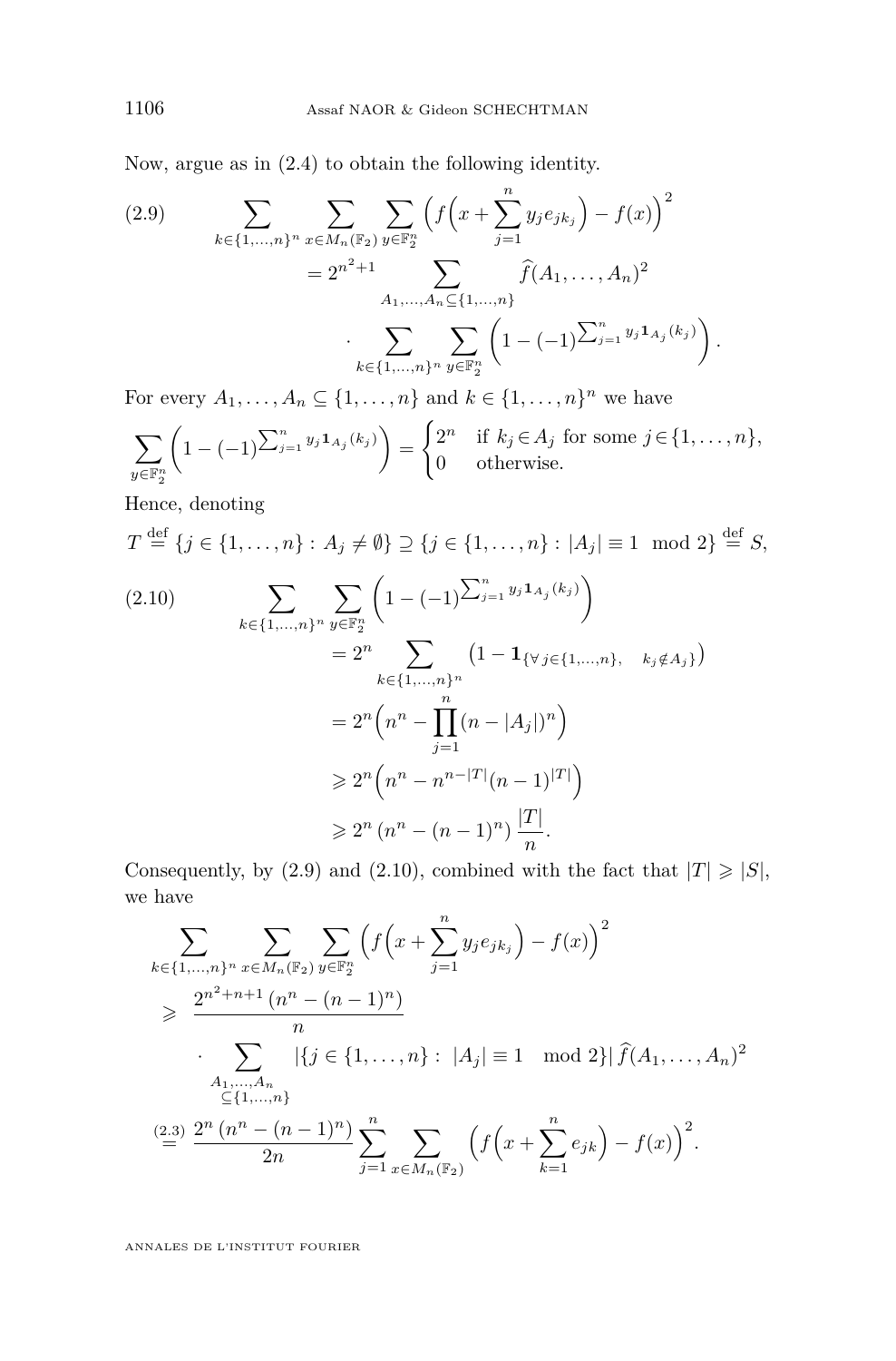This completes the proof of [\(2.8\)](#page-13-2).

<span id="page-15-0"></span>Remark  $2.4.$  — As stated in the Introduction, the "vanilla" version of the metric Kwapień–Schütt inequality [\(1.9\)](#page-5-0) cannot hold true in any nonsingleton metric space  $(X, d_X)$ . To see this, note first that we have already seen in Remark [1.5](#page-6-2) that if  $n \in \mathbb{N}$  is odd then [\(1.9\)](#page-5-0) fails to hold true for any  $K > 0$ . So, suppose that  $n \geq 4$  is an even integer. It suffices to deal with  $X = \{-1, 1\} \subseteq \mathbb{R}$ . Define  $\psi : M_n(\mathbb{F}_2) \to \{-1, 1\}$  by

$$
\psi(x) = (-1)^{x_{11} + \sum_{j=2}^{n} \sum_{k=4}^{n} x_{jk}}.
$$

For every  $x \in M_n(\mathbb{F}_2)$  we have

$$
\psi\Big(x+\sum_{k=1}^n e_{1k}\Big)=-\psi(x),
$$

and for  $j \in \{2, \ldots, n\}$  we have

$$
\psi\left(x + \sum_{k=1}^{n} e_{jk}\right) = (-1)^{n-3}\psi(x) = -\psi(x),
$$

since *n* is even. Consequently,

<span id="page-15-2"></span>(2.11) 
$$
\sum_{j=1}^{n} \sum_{x \in M_n(\mathbb{F}_2)} \left| \psi \left( x + \sum_{k=1}^{n} e_{jk} \right) - \psi(x) \right| = n2^{n^2 + 1}.
$$

At the same time, for every  $x \in M_n(\mathbb{F}_2)$  and  $\pi \in S_n$  we have

<span id="page-15-1"></span>(2.12) 
$$
\psi\left(x+\sum_{j=1}^n e_{j\pi(j)}\right)=(-1)^{\mathbf{1}_{\{\pi(1)=1\}}+\sum_{j=2}^n \mathbf{1}_{\{\pi(j)\geq 4\}}}\psi(x).
$$

If  $\pi(1) = 1$  then  $\{2,3\} \subseteq {\pi(2), \ldots, \pi(n)}$  and therefore we know that the integer  $\mathbf{1}_{\{\pi(1)=1\}} + \sum_{j=2}^{n} \mathbf{1}_{\{\pi(j)\geq 4\}} = n-2$  is even. On the other hand, if  $\pi(1) \in \{1, \ldots, n\} \setminus \{1, 2, 3\}$  then  $\{\pi(2), \ldots, \pi(n)\} \supseteq \{1, 2, 3\}$  and consequently we have that  $1_{\{\pi(1)=1\}} + \sum_{j=2}^{n} 1_{\{\pi(j)\geq 4\}} = n-4$  is even. In the remaining case  $\pi(1) \in \{2, 3\}$  we have that  $\mathbf{1}_{\{\pi(1)=1\}} + \sum_{j=2}^{n} \mathbf{1}_{\{\pi(j)\geq 4\}} = n-3$ is odd. Hence, by [\(2.12\)](#page-15-1) we have

<span id="page-15-3"></span>
$$
(2.13) \quad \sum_{\pi \in S_n} \sum_{x \in M_n(\mathbb{F}_2)} \left| \psi \left( x + \sum_{j=1}^n e_{j\pi(j)} \right) - \psi(x) \right|
$$
  
=  $2^{n^2+1} \left| \left\{ \pi \in S_n : \pi(1) \in \{2, 3\} \right\} \right| = 2^{n^2+2} (n-1)!$ 

By contrasting  $(2.11)$  with  $(2.13)$  we see that if  $(1.9)$  holds true then necessarily  $K \geqslant n/2$ .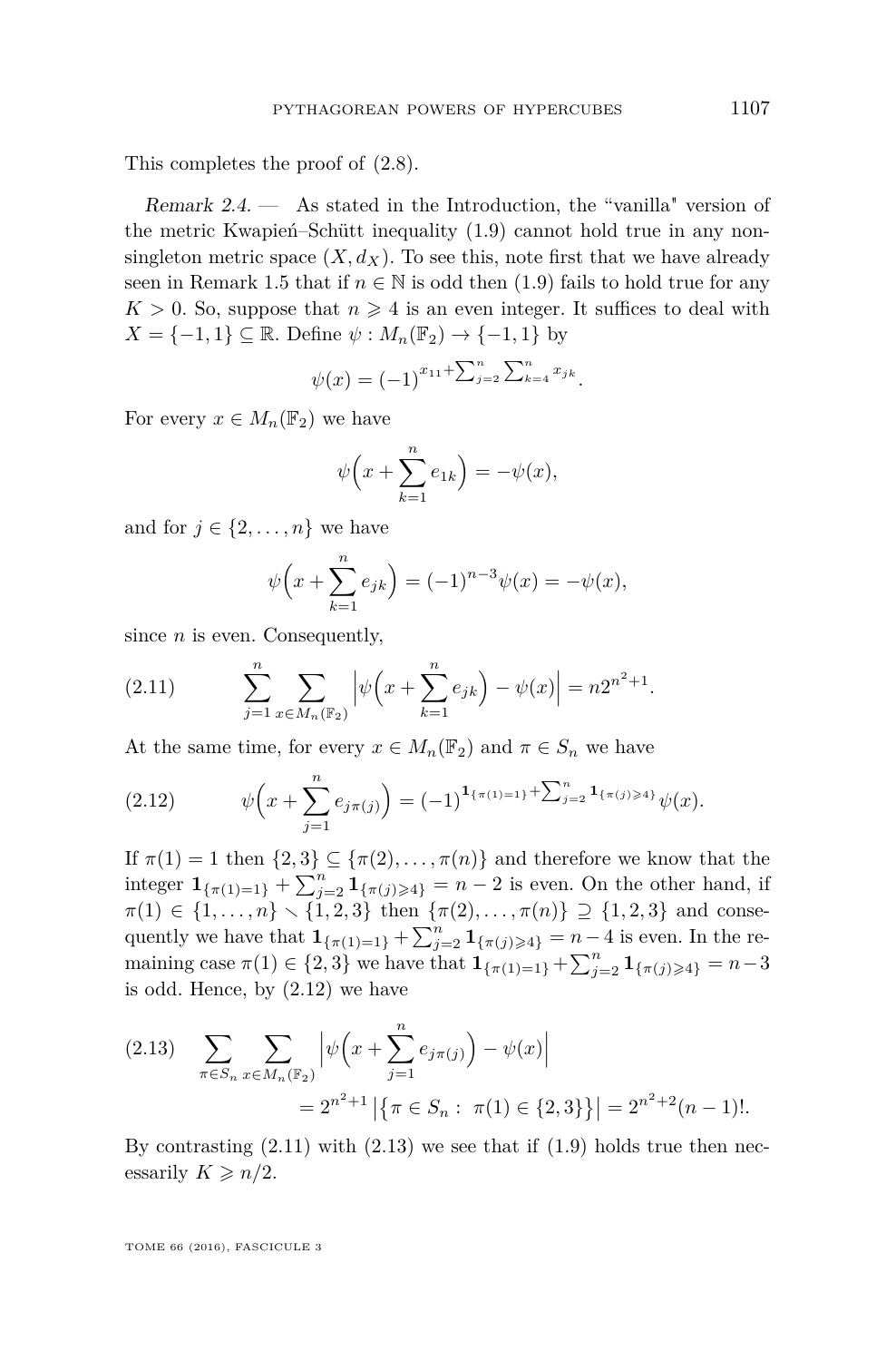#### **3. Uniform and coarse nonembeddability**

A metric space  $(X, d_X)$  is said to admit a uniform embedding into a Banach space  $(Z, \|\cdot\|_Z)$  if there exists an injective mapping  $f : X \to Z$  and nondecreasing functions  $\alpha, \beta : (0, \infty) \to (0, \infty)$  with  $\lim_{t \to 0} \beta(t) = 0$  such that  $\alpha(d_X(a, b)) \leq \|f(a) - f(b)\|_Z \leq \beta(d_X(a, b))$  for all distinct  $a, b \in X$ . Similarly,  $(X, d_X)$  is said to admit a coarse embedding into a Banach space  $(Z, \|\cdot\|_Z)$  if there exists a mapping  $f: X \to Z$  and nondecreasing functions  $\alpha, \beta : (0, \infty) \to (0, \infty)$  with  $\lim_{t \to \infty} \alpha(t) = \infty$  for which

$$
\alpha(d_X(a,b)) \le \|f(a) - f(b)\|_Z \le \beta(d_X(a,b))
$$

for all distinct  $a, b \in X$ .

The space  $\ell_2(\ell_1)$  does not admit a uniform or coarse embedding into  $L_1$ . Indeed, by [\[1\]](#page-22-6) in the case of uniform embeddings and by [\[26\]](#page-23-14) in the case of coarse embeddings, this would imply that  $\ell_2(\ell_1)$  is linearly isomorphic to a subspace of  $L_0$ , which is proved to be impossible in [\[14,](#page-23-3) Theorem 4.2].

Theorem [1.6](#page-7-0) yields a new proof that  $\ell_2(\ell_1)$  does not admit a uniform or coarse embedding into  $L_1$ . Indeed, suppose that  $\alpha, \beta : (0, \infty) \to (0, \infty)$  are nondecreasing and  $f : \ell_2(\ell_1) \to L_1$  satisfies

<span id="page-16-0"></span>
$$
(3.1) \ \alpha \left( \|f(x) - f(y)\|_{\ell_2(\ell_1)} \right) \le \|f(x) - f(y)\|_1 \le \beta \left( \|f(x) - f(y)\|_{\ell_2(\ell_1)} \right)
$$

for every  $x, y \in \ell_2(\ell_1)$ . For every  $s \in (0, \infty)$  and  $n \in 2\mathbb{N}$ , apply Theorem [1.6](#page-7-0) to the mapping  $f_s: M_n(\mathbb{F}_2) \to L_1$  given by  $f_s(x) = f(sx)$ . The resulting inequality, when combined with [\(3.1\)](#page-16-0), implies that  $\alpha(sn) \lesssim \beta(s\sqrt{n})$ . Choosing  $s = 1/\sqrt{n}$  shows that  $\alpha(\sqrt{n}) \lesssim \beta(1)$ , so *f* is not a coarse embedding, and choosing  $s = 1/n$  shows that  $\beta(1/\sqrt{n}) \ge \alpha(1) > 0$ , so *f* is not a uniform embedding.

Observe that since, by [\[13\]](#page-23-15),  $L_p$  is isometric to a subset of  $L_1$  when  $p \in [1, 2]$ , the above discussion implies that  $\ell_2(\ell_1)$  does not admit a uniform or coarse embedding into  $L_p$  for every  $p \in [1,2]$ . Passing now to an examination of the uniform and coarse embeddability of  $\ell_2(\ell_1)$  into  $L_p$  for  $p > 2$ , observe first that since, by [\[1\]](#page-22-6) and [\[12\]](#page-23-16), when  $p > 2$  there is no uniform or coarse embedding of  $L_p$  into  $L_1$ , the fact that  $\ell_2(\ell_1)$  does not admit a uniform or coarse embedding into  $L_1$  does not imply that  $\ell_2(\ell_1)$ fails to admit such an embedding into  $L_p$ . An inspection of the above argument reveals that in order to show that  $\ell_2(\ell_1)$  does not admit a uniform or coarse embedding into  $L_p$  it would suffice to establish the following variant of Theorem [2.1](#page-10-2) when  $p > 2$ : there exits  $C_p$ ,  $\theta_p \in (0, \infty)$  such that for every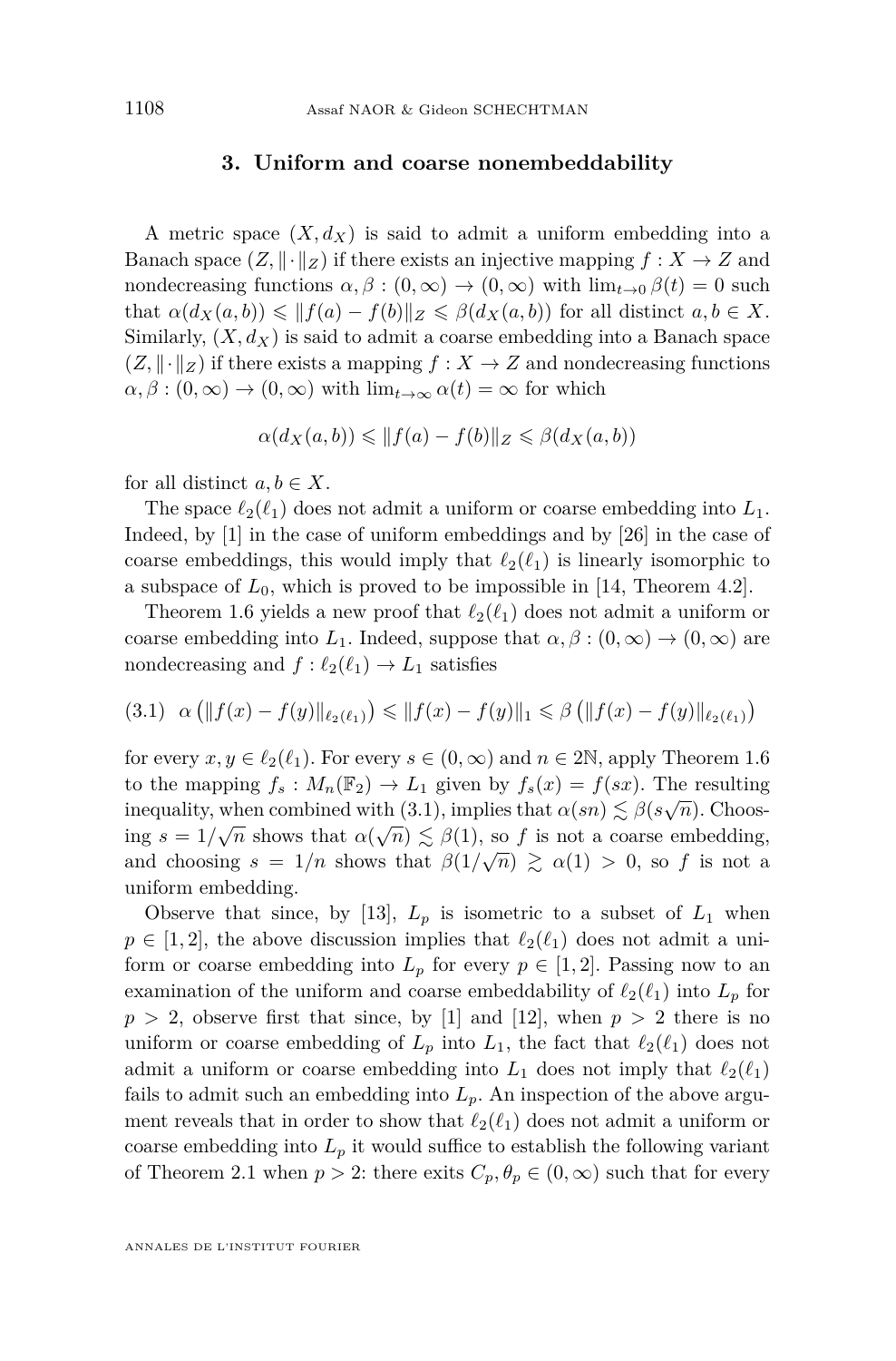$n \in 2\mathbb{N}$ , every  $f: M_n(\mathbb{F}_2) \to L_p$  satisfies

<span id="page-17-0"></span>
$$
(3.2) \quad \frac{1}{n} \sum_{j=1}^{n} \sum_{x \in M_n(\mathbb{F}_2)} \left\| f\left(x + \sum_{k=1}^{n} e_{jk}\right) - f(x) \right\|_{p}^{\theta_p} \leq \frac{C_p}{n^n} \sum_{k \in \{1, \dots, n\}^n} \sum_{x \in M_n(\mathbb{F}_2)} \left\| f\left(x + \sum_{j=1}^{n} e_{jk_j}\right) - f(x) \right\|_{p}^{\theta_p}.
$$

However, no such extension of Theorem [2.1](#page-10-2) to the range  $p > 2$  is possible. Indeed, since  $\ell_2$  is linearly isometric to a subspace of  $L_p$ , we may fix a linear isometry  $U: \ell_p^n(\ell_2^n) \to L_p$ . Define  $f: M_n(\mathbb{F}_2) \to L_p$  by

$$
f(x) = \sum_{j=1}^{n} \sum_{k=1}^{n} x_{jk} U(e_{jk}).
$$

For this choice of *f*, [\(3.2\)](#page-17-0) becomes

$$
2^{n^2} n^{\frac{\theta_p}{2}} = \frac{1}{n} \sum_{j=1}^n \sum_{x \in M_n(\mathbb{F}_2)} \left\| \sum_{k=1}^n e_{jk} \right\|_{\ell_p^n(\ell_2^n)}^{\theta_p}
$$
  

$$
\leqslant \frac{(3.2)}{n^n} \sum_{k \in \{1, \ldots, n\}^n} \sum_{x \in M_n(\mathbb{F}_2)} \left\| \sum_{j=1}^n e_{jk_j} \right\|_{\ell_p^n(\ell_2^n)}^{\theta_p} = 2^{n^2} C_p n^{\frac{\theta_p}{p}},
$$

which is a contradiction for large enough  $n \in 2\mathbb{N}$ , because  $p > 2$ . Thus, it was crucial to assume in Theorem [2.1](#page-10-2) that  $p \le 2$ . When  $p \ge 4$ , this is accentuated by the following proposition.

<span id="page-17-4"></span>PROPOSITION 3.1. — For every  $p \ge 4$  there exists  $F_p : \ell_2(\ell_1) \to L_p$  that satisfies

<span id="page-17-3"></span>(3.3) 
$$
\forall x, y \in \ell_2(\ell_1), \qquad \|F_p(x) - F_p(y)\|_p = \|x - y\|_{\ell_2(\ell_1)}^{\frac{2}{p}}.
$$

Thus  $\ell_2(\ell_1)$  admits an embedding into  $L_p$  that is both uniform and coarse.

<span id="page-17-2"></span>Proof. — Fix 
$$
T: \ell_1 \to L_2
$$
 such that

(3.4) 
$$
\forall x, y \in \ell_1, \qquad ||T(x) - T(y)||_2 = \sqrt{||x - y||_1}.
$$

See [\[7,](#page-22-0) page 288] for the existence of such *T* (an explicit formula for *T* appears in [\[23,](#page-23-17) Section 3]). By a theorem of Schoenberg [\[30\]](#page-23-13), since  $4/p \leq 1$ there exists a mapping  $\sigma_p: L_2 \to L_2$  that satisfies

(3.5) 
$$
\forall x, y \in L_2 \qquad \|\sigma_p(x) - \sigma_p(y)\|_2 = \|x - y\|_2^{\frac{4}{p}}.
$$

Fix also an isometric embedding  $S: L_2 \to L_p$  and define

<span id="page-17-1"></span>
$$
F_p: \ell_2(\ell_1) \to \ell_p(L_p) \cong L_p
$$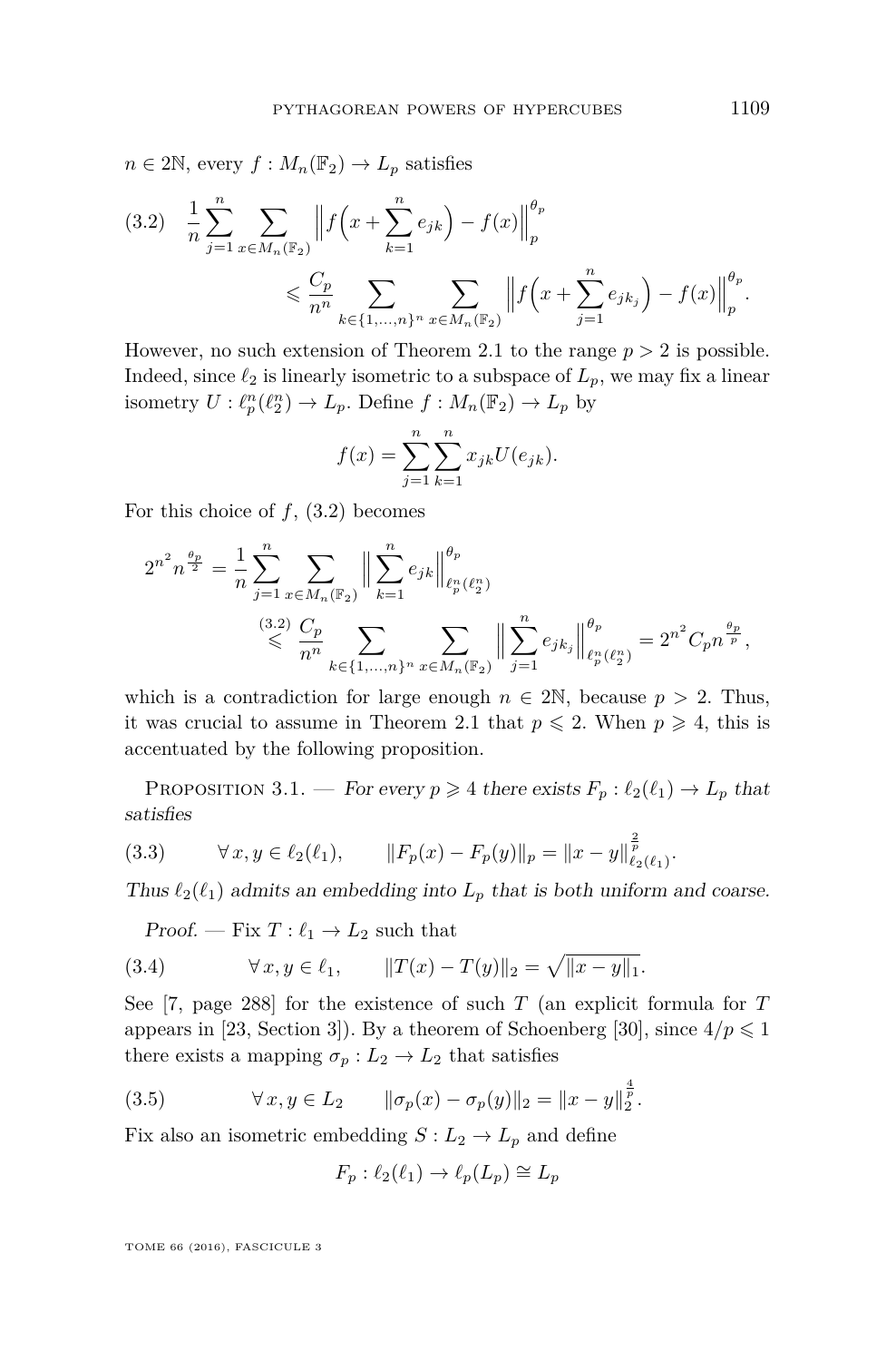by

$$
\forall x \in \ell_2(\ell_1), \qquad F_p(x) \stackrel{\text{def}}{=} (S \circ \sigma_p \circ T(x_j))_{j=1}^{\infty}.
$$

Then, for every  $x, y \in \ell_2(\ell_1)$  we have

$$
||F_p(x) - F_p(y)||_{\ell_p(L_p)} = \left(\sum_{j=1}^{\infty} ||S(\sigma_p(T(x_j))) - S(\sigma_p(T(y_j)))||_p^p\right)^{\frac{1}{p}}
$$
  

$$
= \left(\sum_{j=1}^{\infty} ||\sigma_p(T(x_j)) - \sigma_p(T(y_j))||_2^p\right)^{\frac{1}{p}}
$$
  

$$
\stackrel{(3.5)}{=} \left(\sum_{j=1}^{\infty} ||T(x_j) - T(y_j)||_2^4\right)^{\frac{1}{p}}
$$
  

$$
\stackrel{(3.4)}{=} \left(\sum_{j=1}^{\infty} ||x_j - y_j||_1^2\right)^{\frac{1}{p}},
$$

which is precisely the desired requirement  $(3.3)$ .

The above proof of Proposition [3.1](#page-17-4) used the fact that  $p \geq 4$  in order for [\(3.5\)](#page-17-1) to hold true. It is therefore natural to ask Question [2](#page-18-1) below. Analogous questions could be asked for uniform and coarse embeddings of  $\ell_{p_1}(\ell_{p_2})$  into  $L_{p_3}$  (or even into  $\ell_{p_3}(L_{p_4})$ ), and various partial results could be obtained using similar arguments (at times with the embedding in [\(3.5\)](#page-17-1) replaced by the embedding of [\[21,](#page-23-18) Remark 5.10]). We shall not pursue this direction here because it yields incomplete results.

<span id="page-18-1"></span>Question 2. — Suppose that  $2 < p < 4$ . Does  $\ell_2(\ell_1)$  admit a uniform or coarse embedding into *Lp*?

<span id="page-18-0"></span>Remark 3.2. — In the Introduction we asked whether or not the Schatten trace class  $S_1$  is a KS metric space. The approach of Section [2](#page-9-0) seems inherently insufficient to address this question. Indeed, we treated  $L_1$  by relating its metric to Hilbert space through the isometric embedding of  $(L_1, \sqrt{\|x-y\|_1})$ , while  $S_1$  is not even uniformly homeomorphic to a subset of Hilbert space (this follows from [\[1\]](#page-22-6) combined with e.g. [\[14\]](#page-23-3) and the classical linear nonembeddability result of [\[20\]](#page-23-19)). For this reason we believe that asking about the validity of  $(1.11)$  in  $S_1$  is worthwhile beyond its intrinsic interest, as a potential step towards addressing more general situations in which one cannot reduce the question to (nonlinear) Hilbertian considerations.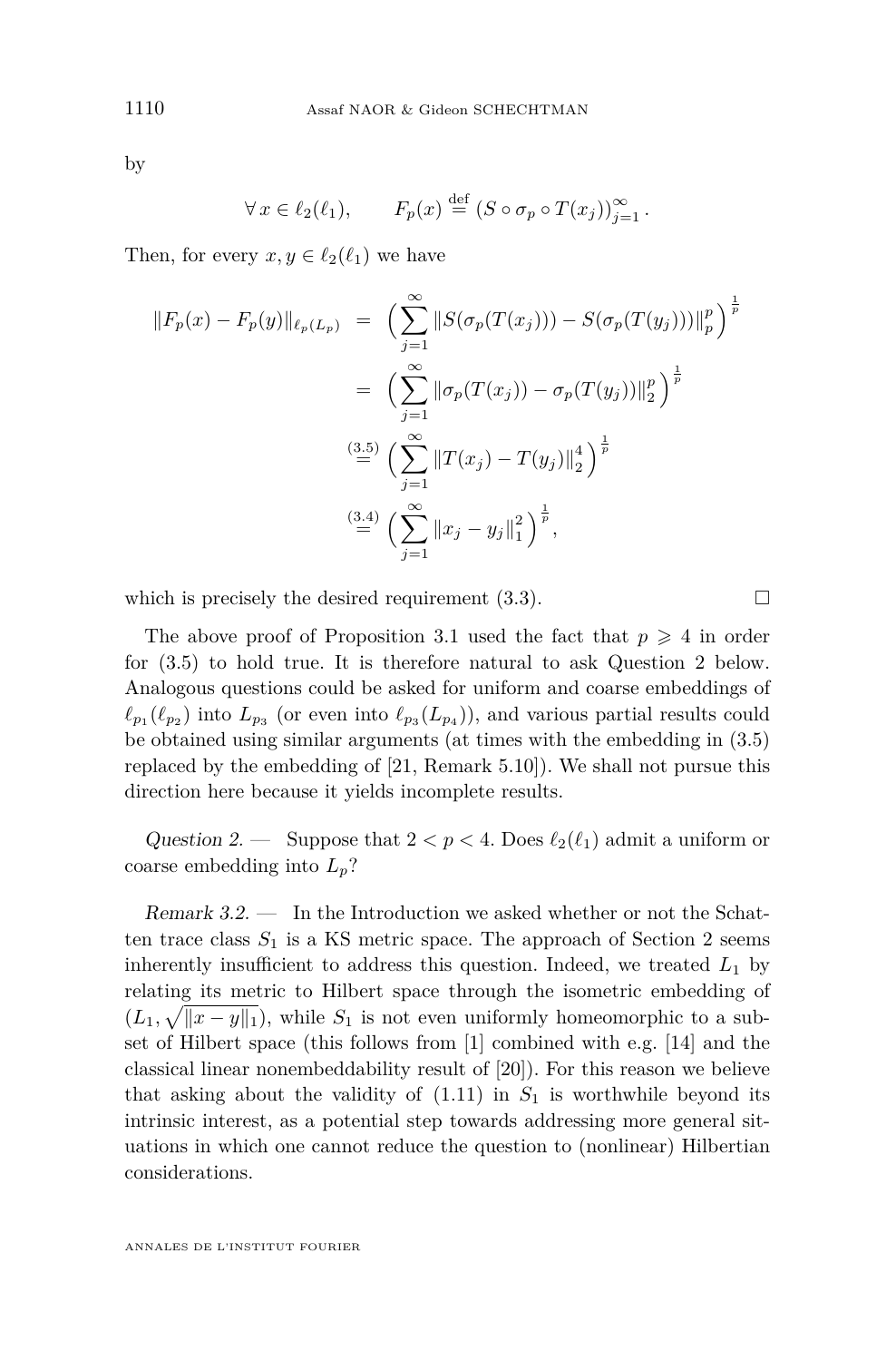#### **4. Embeddings**

<span id="page-19-0"></span>In this section we shall justify the remaining (simple) embedding statements that were given without proof in the Introduction, starting with the proof of Proposition [1.2.](#page-4-4)

Proof of Proposition [1.2.](#page-4-4) — Recall that we are given  $n \in \mathbb{N}$ , finite subsets  $X_1, \ldots, X_n \subseteq \ell_1$ , and we denote  $S = X_1 \times \ldots \times X_n \subseteq \ell_2^n(\ell_1)$ . Thus we have  $|S| = \prod_{j=1}^{n} |X_i|$ . We may assume without loss of generality that  $|X_j| > 1$  for all  $j \in \{1, \ldots, n\}$ . Write

<span id="page-19-3"></span>(4.1) 
$$
J \stackrel{\text{def}}{=} \left\{ j \in \{1, \dots, n\} : |X_j| > \exp\left(\frac{\sqrt{\log |S|}}{\log \log |S|}\right) \right\}.
$$

Then

<span id="page-19-4"></span>
$$
(4.2) \quad |S| \ge \prod_{j \in J} |X_j| > \exp\left(\frac{|J|\sqrt{\log|S|}}{\log\log|S|}\right) \implies |J| < \sqrt{\log|S|} \log\log|S|.
$$

By the main result of [\[2\]](#page-22-2), for every  $j \in \{1, \ldots, n\}$  there exists a mapping  $f_j: X_j \to \ell_2$  such that

<span id="page-19-2"></span>
$$
(4.3) \t ||u - v||_1 \le ||f_j(u) - f_j(v)||_2 \le \sqrt{\log |X_j|} \log \log |X_j| \cdot ||u - v||_1
$$

for every  $u, v \in X_j$ . We shall fix from now on an isometric embedding  $T: \ell_2^{\{1,\ldots,n\}\setminus J}(\ell_2) \to L_1.$ 

Define  $\phi: S \to (\ell_1^J(\ell_1) \oplus L_1)_1$ , where  $(\ell_1^J(\ell_1) \oplus L_1)_1$  is the corresponding  $\ell_1$ -direct sum, by setting

$$
\phi(u) \stackrel{\text{def}}{=} ((u_j)_{j \in J}) \oplus T ((f_j(u_j))_{j \in \{1, \ldots, n\} \smallsetminus J}).
$$

Then for every  $u, v \in S$  we have

$$
\|\phi(u) - \phi(v)\|_{(\ell_1^J(\ell_1) \oplus L_1)_1}
$$
\n
$$
= \sum_{j \in J} \|u_j - v_j\|_1 + \left(\sum_{j \in \{1, \ldots, n\} \setminus J} \|f_j(u_j) - f_j(v_j)\|_2^2\right)^{\frac{1}{2}}
$$
\n
$$
\geqslant \left(\sum_{j \in J} \|u_j - v_j\|_1^2\right)^{\frac{1}{2}} + \left(\sum_{j \in \{1, \ldots, n\} \setminus J} \|u_j - v_j\|_1^2\right)^{\frac{1}{2}}
$$
\n(4.4)\n
$$
\geqslant \|u - v\|_{\ell_2^n(\ell_1)},
$$

<span id="page-19-1"></span>where in the first inequality of  $(4.4)$  we used the leftmost inequality in  $(4.3)$ . The corresponding upper bound is deduced as follows from the Cauchy– Schwarz inequality, the rightmost inequality in [\(4.3\)](#page-19-2), the definition of *J*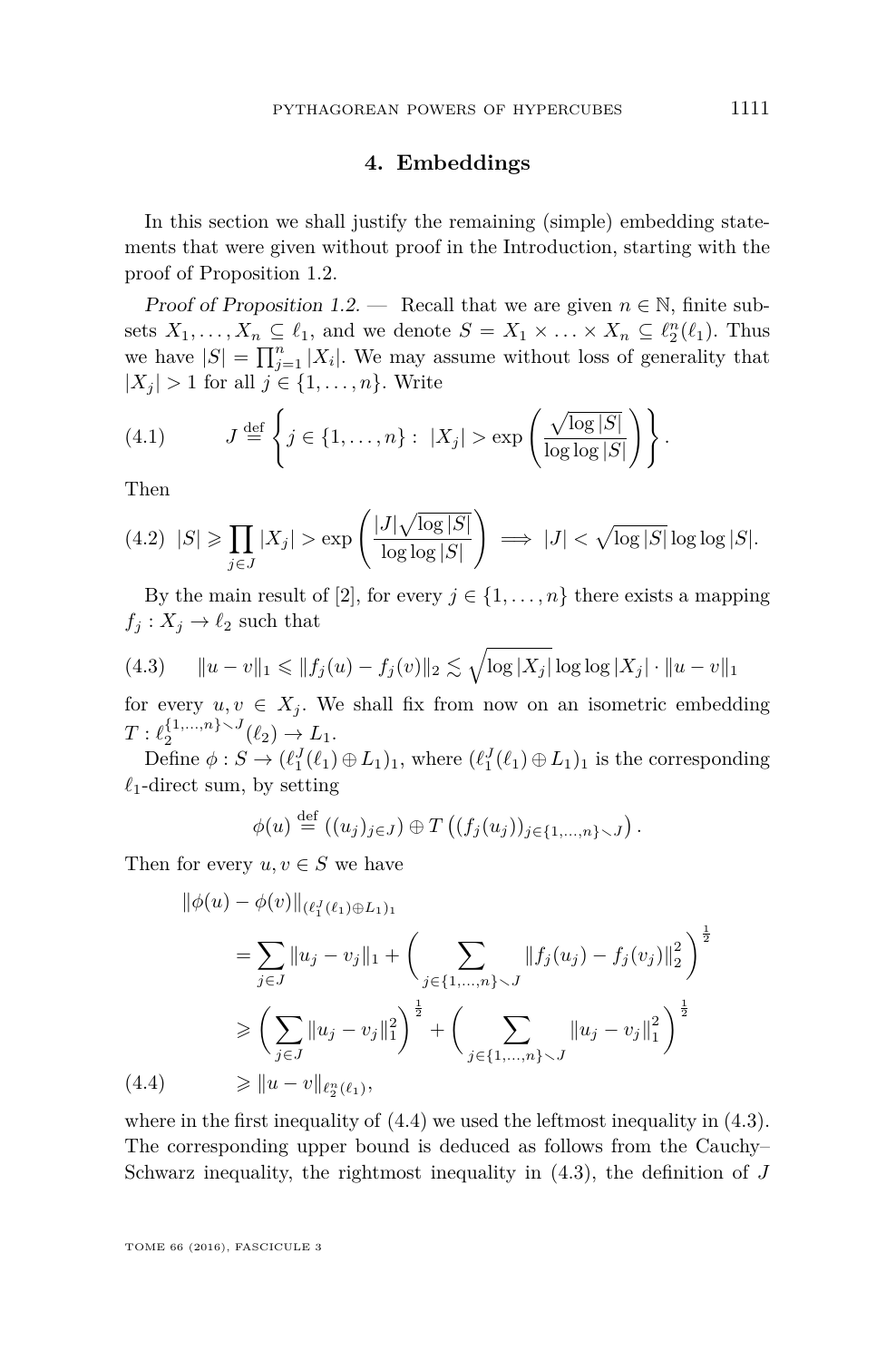in  $(4.1)$ , and the upper bound on  $|J|$  in  $(4.2)$ .

$$
\begin{split}\n&\|\phi(u) - \phi(v)\|_{(\ell_{1}^{J}(\ell_{1})\oplus L_{1})_{1}} \\
&= \sum_{j\in J} \|u_{j} - v_{j}\|_{1} + \left(\sum_{j\in\{1,\ldots,n\}\backslash J} \|f_{j}(u_{j}) - f_{j}(v_{j})\|_{2}^{2}\right)^{\frac{1}{2}} \\
&\lesssim \sqrt{J} \Big(\sum_{j\in J} \|u_{j} - v_{j}\|_{1}^{2}\Big)^{\frac{1}{2}} \\
&+ \left(\max_{j\in\{1,\ldots,n\}\backslash J} \sqrt{\log |X_{j}|} \log \log |X_{j}|\right) \left(\sum_{j\in\{1,\ldots,n\}\backslash J} \|u_{j} - v_{j}\|_{1}^{2}\right)^{\frac{1}{2}} \\
&\lesssim \sqrt[4]{\log |S|} \sqrt{\log \log |S|} \left(\sum_{j\in J} \|u_{j} - v_{j}\|_{1}^{2}\right)^{\frac{1}{2}} \\
&+ \frac{\sqrt[4]{\log |S|} \log \left(\frac{\sqrt{\log |S|}}{\log \log |S|}\right)}{\sqrt{\log \log |S|}} \left(\sum_{j\in\{1,\ldots,n\}\backslash J} \|u_{j} - v_{j}\|_{1}^{2}\right)^{\frac{1}{2}} \\
&\lesssim \sqrt[4]{\log |S|} \sqrt{\log \log |S|} \cdot \|u - v\|_{\ell_{2}^{n}(\ell_{1})}.\n\end{split}
$$

We shall next justify the upper bound on  $c_1(\ell_q^n(\mathbb{F}_2^n, \|\cdot\|_p))$  in [\(1.14\)](#page-8-4), thus concluding the proof of Theorem [1.7](#page-8-3) (the proof of the reverse inequality was presented in Section [1.2\)](#page-8-0). Recall that we are assuming here that  $q > p \geq 1$ . Since for every  $x, y \in M_n(\mathbb{F}_2)$  we have

$$
||x-y||_{\ell_q^n(\ell_p^n)} = \left(\sum_{j=1}^n ||x_j - y_j||_p^q\right)^{\frac{1}{q}} = \left(\sum_{j=1}^n ||x_j - y_j||_1^{\frac{q}{p}}\right)^{\frac{1}{q}},
$$

by Hölder's inequality

(4.5) 
$$
\frac{\|x-y\|_{\ell_1^n(\ell_1^n)}^{\frac{1}{p}}}{n^{\frac{1}{p}-\frac{1}{q}}} \leqslant \|x-y\|_{\ell_q^n(\ell_p^n)} \leqslant \|x-y\|_{\ell_1^n(\ell_1^n)}^{\frac{1}{p}}.
$$

<span id="page-20-0"></span>1

By a classical theorem of Bretagnolle, Dacunha-Castelle and Krivine [\[6\]](#page-22-7) (see also [\[31,](#page-23-20) Theorem 5.11]), for every  $\alpha \in (0,1]$  the metric space

$$
(L_1,\|x-y\|_1^\alpha)
$$

admits an isometric embedding into *L*1. Hence, the metric space

$$
\left(M_n(\mathbb{F}_2), \|x-y\|_{\ell_1^n(\ell_1^n)}^{\frac{1}{p}}\right)
$$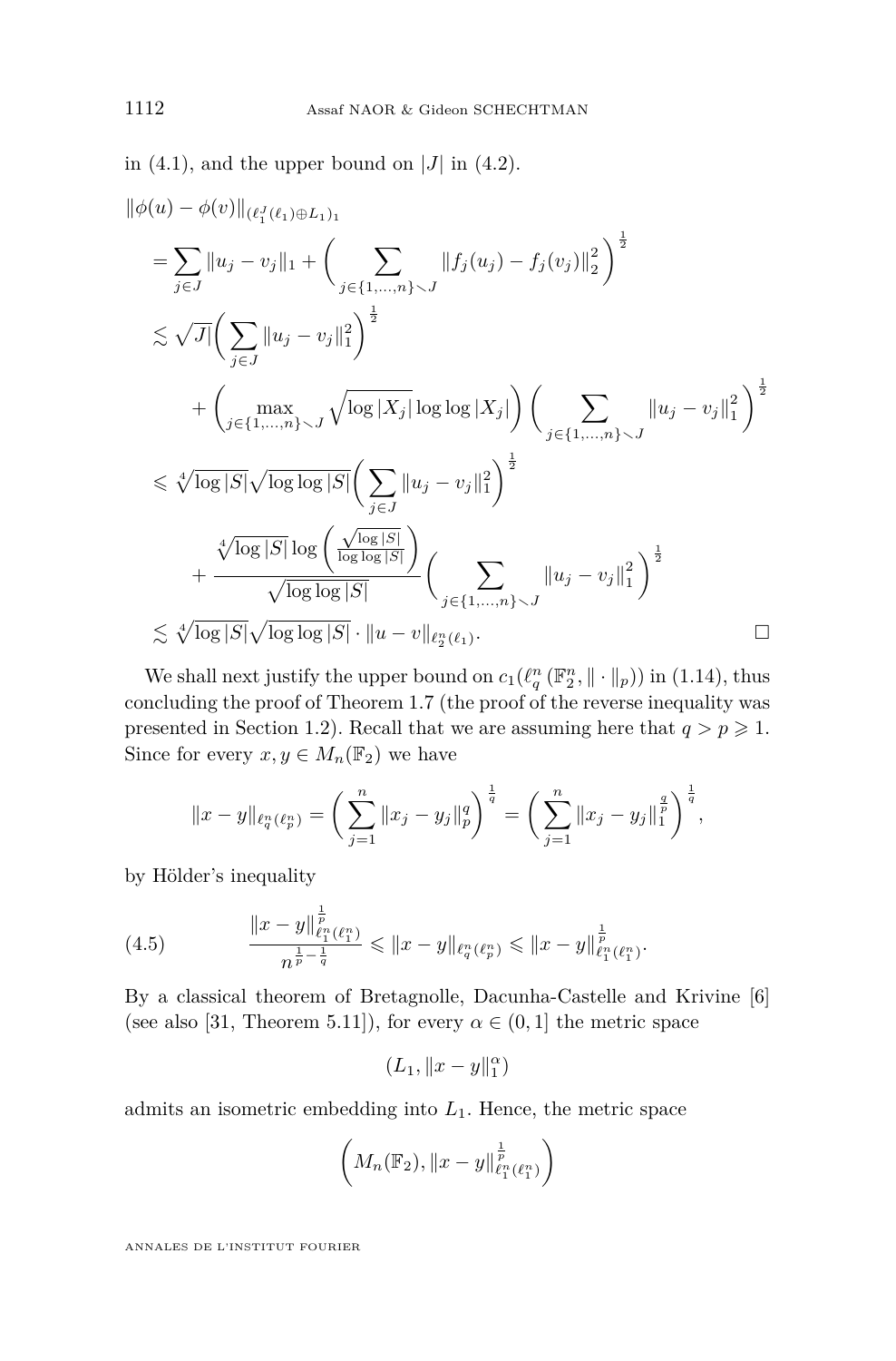admits an isometric embedding into *L*1, and consequently [\(4.5\)](#page-20-0) implies that

$$
c_1\left(\ell_q^n\left(\mathbb{F}_2^n,\|\cdot\|_p\right)\right)\leqslant n^{\frac{1}{p}-\frac{1}{q}}.
$$

<span id="page-21-0"></span>Remark  $4.1$ . — Arguing similarly to the above discussion also justifies the assertion in Remark [1.8.](#page-9-4) Indeed, suppose that  $m, n \in \mathbb{N}$  and  $q > p \geq 1$ . Then by Hölder's inequality for every  $x, y \in \ell_q^m(\mathbb{F}_2^n)$ ,

<span id="page-21-1"></span>
$$
(4.6) \quad \frac{\|x-y\|_{\ell_1^m(\ell_1^n)}^{\frac{1}{p}}}{m^{\frac{1}{p}-\frac{1}{q}}} = \frac{\|x-y\|_{\ell_p^m(\ell_p^n)}}{m^{\frac{1}{p}-\frac{1}{q}}} \leq \|x-y\|_{\ell_p^m(\ell_p^n)} \leq \|x-y\|_{\ell_p^m(\ell_p^n)}^{\frac{1}{p}} = \|x-y\|_{\ell_1^m(\ell_1^n)}^{\frac{1}{p}}.
$$

Also, because  $||x_j - y_j||_1 \in \{0, \ldots, n\}$  for  $x, y \in \ell_q^m(\mathbb{F}_2^n)$  and  $j \in \{1, \ldots, m\}$ , (4.7)

<span id="page-21-2"></span>
$$
||x-y||_{\ell_q^m(\ell_p^n)} = \left(\sum_{j=1}^m ||x_j-y_j||_1^{\frac{q}{p}}\right)^{\frac{1}{q}} \in \left[||x-y||_{\ell_1^m(\ell_1^n)}^{\frac{1}{q}}, n^{\frac{1}{p}-\frac{1}{q}}||x-y||_{\ell_1^m(\ell_1^n)}^{\frac{1}{q}}\right].
$$

Letting  $M_{m \times n}(\mathbb{F}_2)$  denote the space of *m* by *n* matrices with entries in  $\mathbb{F}_2$ , since the metric spaces

$$
\left(M_{m\times n}(\mathbb{F}_2),\|x-y\|_{\ell_1^m(\ell_1^n)}^{\frac{1}{p}}\right) \quad \text{and} \quad \left(M_{m\times n}(\mathbb{F}_2),\|x-y\|_{\ell_1^m(\ell_1^n)}^{\frac{1}{q}}\right)
$$

admit an isometric embedding into  $L_1$ , it follows from  $(4.6)$  and  $(4.7)$  that

(4.8) 
$$
c_1\left(\ell_q^m\left(\mathbb{F}_2^n,\|\cdot\|_p\right)\right) \leqslant \min\left\{m^{\frac{1}{p}-\frac{1}{q}},n^{\frac{1}{p}-\frac{1}{q}}\right\}.
$$

Since  $\ell_q^m(\mathbb{F}_2^n, \|\cdot\|_p)$  contains an isometric copy of

<span id="page-21-3"></span>
$$
\ell_q^{\min\{m,n\}}\left(\mathbb{F}_2^{\min\{m,n\}},\|\cdot\|_p\right),\,
$$

by [\(1.14\)](#page-8-4) and [\(4.8\)](#page-21-3),

$$
c_1\left(\ell_q^m\left(\mathbb{F}_2^n,\|\cdot\|_p\right)\right)\asymp c_1\left(\ell_q^{\min\{m,n\}}\left(\mathbb{F}_2^{\min\{m,n\}},\|\cdot\|_p\right)\right),
$$

as required.

We end with a brief justification of [\(1.15\)](#page-8-5). If  $1 \leqslant p < q$  and  $p \leqslant 2$  then  $c_1\left(\ell_q^n(\ell_p^n)\right) \gtrsim n^{1/p-1/q}$ , as proved by Kwapień and Schütt [\[16\]](#page-23-6). The reverse inequality follows from the fact that the  $\ell_q^n(\ell_p^n)$  norm is  $n^{1/p-1/q}$ -equivalent to the  $\ell_p^n(\ell_p^n)$  norm, and from the fact [\[13\]](#page-23-15) that  $\ell_p$  is isometric to a subspace of  $L_1$  when  $p \le 2$ . When  $q > p > 2$ , the  $\ell_p^n$  norm is  $n^{1/2-1/p}$ -equivalent to the  $\ell_2^n$  norm and the  $\ell_q^n$  norm is  $n^{1/2-1/q}$ -equivalent to the  $\ell_2^n$  norm. So, the  $\ell_q^n(\ell_p^n)$  norm is  $n^{1-1/p-1/q}$ -equivalent to the  $\ell_2^n(\ell_2^n)$  norm, which embeds isometrically into *L*1. For the matching lower bound, suppose that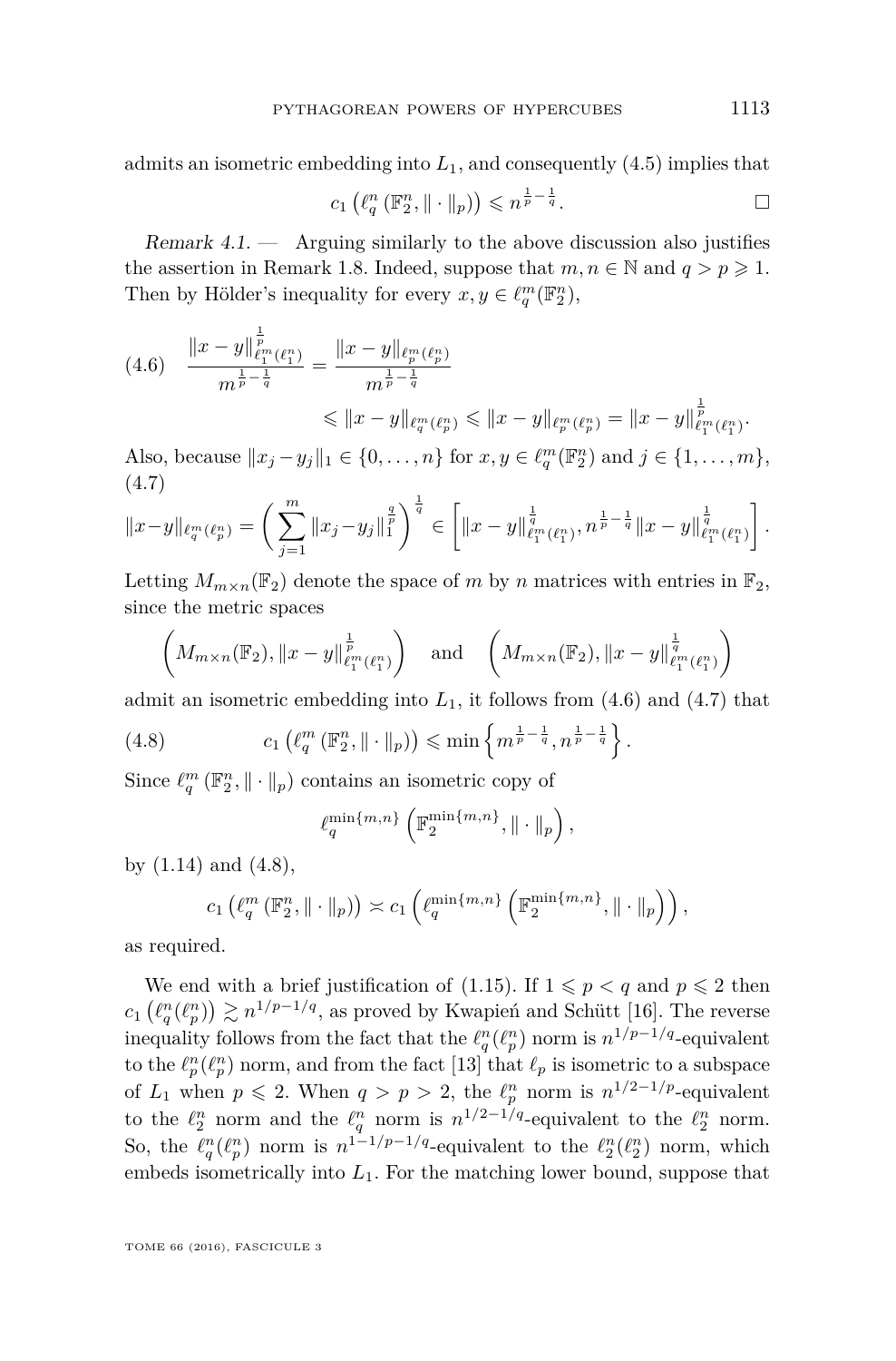$T: \ell_q^n(\ell_p^n) \to L_1$  is an injective linear mapping. Since  $L_1$  has cotype 2 (see e.g. [\[19\]](#page-23-21)),

<span id="page-22-8"></span>
$$
(4.9) \qquad \frac{n^2}{\|T^{-1}\|^2} \leqslant \sum_{j=1}^n \sum_{k=1}^n \|Te_{jk}\|_1^2 \leqslant \frac{1}{2^{n^2}} \sum_{\varepsilon \in \{-1,1\}^{n^2}} \left\| \sum_{j=1}^n \sum_{k=1}^n \varepsilon_{jk} Te_{jk} \right\|_1^2
$$

$$
\leqslant \frac{\|T\|^2}{2^{n^2}} \sum_{\varepsilon \in \{-1,1\}^{n^2}} \left\| \sum_{j=1}^n \sum_{k=1}^n e_{jk} \right\|_{\ell_q^n(\ell_p^n)}^2 = \|T\|^2 \cdot n^{\frac{2}{p} + \frac{2}{q}}.
$$

By [\(4.9\)](#page-22-8) we have  $||T|| \cdot ||T^{-1}|| \geq n^{1-1/p-1/q}$ . The fact that

 $c_1\left(\ell_q^n(\ell_p^n)\right)\gtrsim n^{1-\frac{1}{p}-\frac{1}{q}}$ 

now follows by a standard differentiation argument; see e.g. [\[4,](#page-22-1) Chapter 7] (alternatively, one could repeat the above argument mutatis mutandis, while using the fact that  $L_1$  has metric cotype 2 directly; see [\[22\]](#page-23-22)).

#### BIBLIOGRAPHY

- <span id="page-22-6"></span>[1] I. Aharoni, B. Maurey & B. S. Mityagin, "Uniform embeddings of metric spaces and of Banach spaces into Hilbert spaces", Israel J. Math. **52** (1985), no. 3, p. 251- 265.
- <span id="page-22-2"></span>[2] S. Arora, J. R. Lee & A. Naor, "Euclidean distortion and the sparsest cut", J. Amer. Math. Soc. **21** (2008), no. 1, p. 1-21 (electronic).
- <span id="page-22-3"></span>[3] K. BALL, "The Ribe programme", Astérisque (2013), no. 352, p. Exp. No. 1047, viii, 147-159, Séminaire Bourbaki. Vol. 2011/2012. Exposés 1043–1058.
- <span id="page-22-1"></span>[4] Y. BENYAMINI & J. LINDENSTRAUSS, Geometric nonlinear functional analysis. Vol. 1, American Mathematical Society Colloquium Publications, vol. 48, American Mathematical Society, Providence, RI, 2000, xii+488 pages.
- <span id="page-22-5"></span>[5] J. BOURGAIN, V. MILMAN & H. WOLFSON, "On type of metric spaces", Trans. Amer. Math. Soc. **294** (1986), no. 1, p. 295-317.
- <span id="page-22-7"></span>[6] J. Bretagnolle, D. Dacunha-Castelle & J.-L. Krivine, "Lois stables et espaces *Lp*", Ann. Inst. H. Poincaré Sect. B (N.S.) **2** (1965/1966), p. 231-259.
- <span id="page-22-0"></span>[7] M. M. DEZA & M. LAURENT, Geometry of cuts and metrics, Algorithms and Combinatorics, vol. 15, Springer-Verlag, Berlin, 1997, xii+587 pages.
- <span id="page-22-4"></span>[8] P. ENFLO, "Uniform homeomorphisms between Banach spaces", in Séminaire Maurey-Schwartz (1975–1976), Espaces *Lp*, applications radonifiantes et géométrie des espaces de Banach, Exp. No. 18, Centre Math., École Polytech., Palaiseau, 1976, p. 7.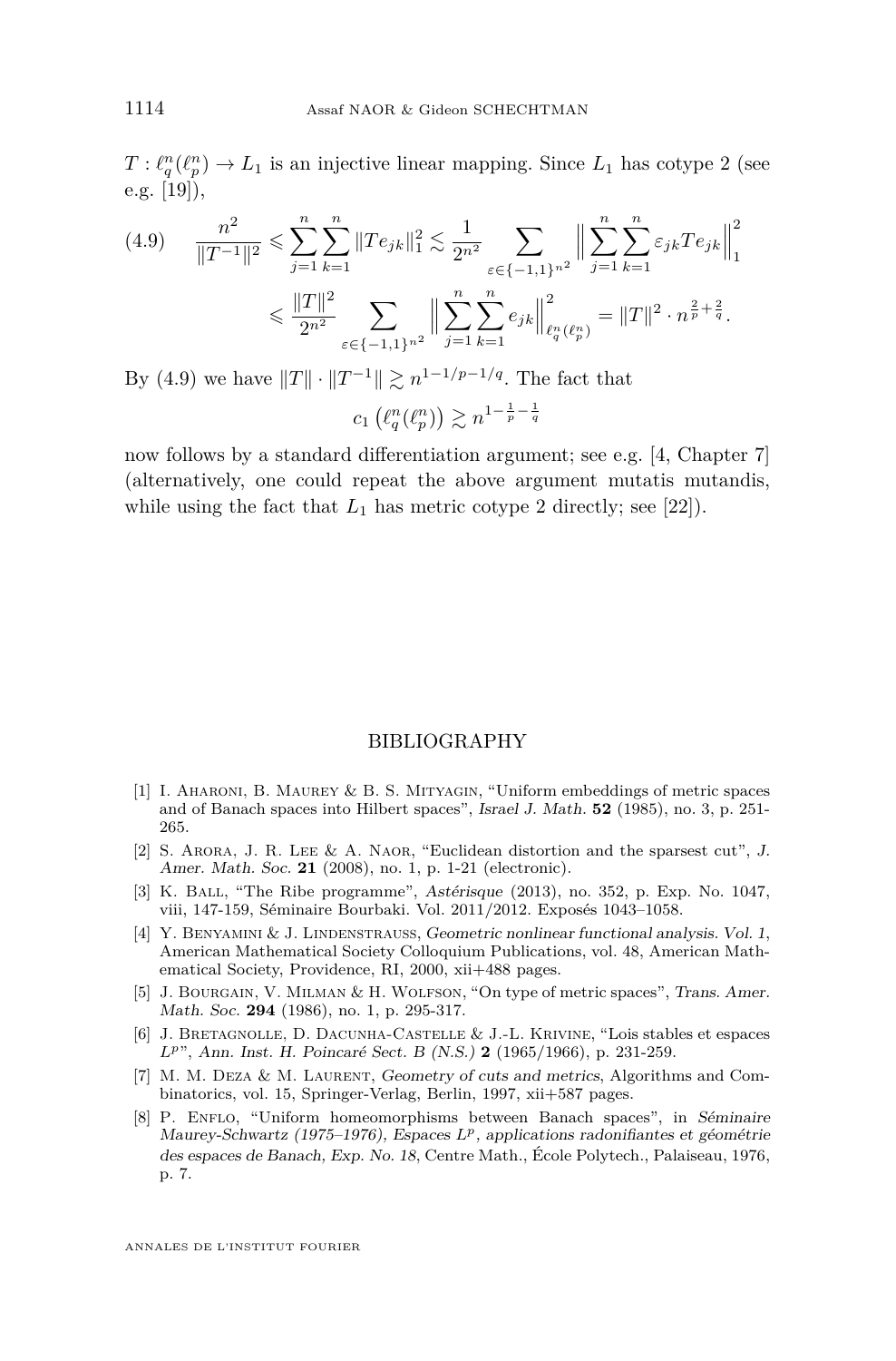- <span id="page-23-12"></span>[9] M. Gromov, "Filling Riemannian manifolds", J. Differential Geom. **18** (1983), no. 1, p. 1-147.
- <span id="page-23-8"></span>[10] S. Heinrich & P. Mankiewicz, "Applications of ultrapowers to the uniform and Lipschitz classification of Banach spaces", Studia Math. **73** (1982), no. 3, p. 225-251.
- <span id="page-23-7"></span>[11] S. Heinrich, "Ultraproducts in Banach space theory", J. Reine Angew. Math. **313** (1980), p. 72-104.
- <span id="page-23-16"></span>[12] W. B. JOHNSON & N. L. RANDRIANARIVONY,  $i_l$  ( $p > 2$ ) does not coarsely embed into a Hilbert space", Proc. Amer. Math. Soc. **134** (2006), no. 4, p. 1045-1050 (electronic).
- <span id="page-23-15"></span>[13] M. Ĭ. KADEC', "Linear dimension of the spaces  $L_p$  and  $l_q$ ", Uspehi Mat. Nauk 13 (1958), no. 6 (84), p. 95-98.
- <span id="page-23-3"></span>[14] N. J. KALTON, "Banach spaces embedding into  $L_0$ ", Israel J. Math. **52** (1985), no. 4, p. 305-319.
- <span id="page-23-9"></span>[15] S. KWAPIEŃ  $& C.$  SCHÜTT, "Some combinatorial and probabilistic inequalities and their application to Banach space theory", Studia Math. **82** (1985), no. 1, p. 91-106.
- <span id="page-23-6"></span>[16] ———, "Some combinatorial and probabilistic inequalities and their application to Banach space theory. II", Studia Math. **95** (1989), no. 2, p. 141-154.
- <span id="page-23-0"></span>[17] J. LINDENSTRAUSS & L. TZAFRIRI, Classical Banach spaces. I, Springer-Verlag, Berlin-New York, 1977, Sequence spaces, Ergebnisse der Mathematik und ihrer Grenzgebiete, Vol. 92, xiii+188 pages.
- <span id="page-23-1"></span>[18] J. Matoušek, Lectures on discrete geometry, Graduate Texts in Mathematics, vol. 212, Springer-Verlag, New York, 2002, xvi+481 pages.
- <span id="page-23-21"></span>[19] B. Maurey, "Type, cotype and *K*-convexity", in Handbook of the geometry of Banach spaces, Vol. 2, North-Holland, Amsterdam, 2003, p. 1299-1332.
- <span id="page-23-19"></span>[20] C. A. McCarthy, "*cp*", Israel J. Math. **5** (1967), p. 249-271.
- <span id="page-23-18"></span>[21] M. MENDEL & A. NAOR, "Euclidean quotients of finite metric spaces", Adv. Math. **189** (2004), no. 2, p. 451-494.
- <span id="page-23-22"></span>[22] ——— , "Metric cotype", Ann. of Math. (2) **168** (2008), no. 1, p. 247-298.
- <span id="page-23-17"></span>[23] A. Naor, "*L*<sup>1</sup> embeddings of the Heisenberg group and fast estimation of graph isoperimetry", in Proceedings of the International Congress of Mathematicians. Volume III, Hindustan Book Agency, New Delhi, 2010, p. 1549-1575.
- <span id="page-23-11"></span>[24] ——— , "An introduction to the Ribe program", Jpn. J. Math. **7** (2012), no. 2, p. 167-233.
- <span id="page-23-2"></span>[25] M. I. Ostrovskii, Metric embeddings, De Gruyter Studies in Mathematics, vol. 49, De Gruyter, Berlin, 2013, Bilipschitz and coarse embeddings into Banach spaces, xii+372 pages.
- <span id="page-23-14"></span>[26] N. L. Randrianarivony, "Characterization of quasi-Banach spaces which coarsely embed into a Hilbert space", Proc. Amer. Math. Soc. **134** (2006), no. 5, p. 1315-1317 (electronic).
- <span id="page-23-5"></span>[27] Y. RAYNAUD & C. SCHÜTT, "Some results on symmetric subspaces of  $L_1$ ", Studia Math. **89** (1988), no. 1, p. 27-35.
- <span id="page-23-4"></span>[28] Y. RAYNAUD, "Sur les sous-espaces de  $L^p(L^q)$ ", in Séminaire d'Analyse Fonctionelle 1984/1985, Publ. Math. Univ. Paris VII, vol. 26, Univ. Paris VII, Paris, 1986, p. 49- 71.
- <span id="page-23-10"></span>[29] M. Ribe, "On uniformly homeomorphic normed spaces", Ark. Mat. **14** (1976), no. 2, p. 237-244.
- <span id="page-23-13"></span>[30] I. J. SCHOENBERG, "Metric spaces and positive definite functions", Trans. Amer. Math. Soc. **44** (1938), no. 3, p. 522-536.
- <span id="page-23-20"></span>[31] J. H. Wells & L. R. Williams, Embeddings and extensions in analysis, Springer-Verlag, New York-Heidelberg, 1975, Ergebnisse der Mathematik und ihrer Grenzgebiete, Band 84, vii+108 pages.